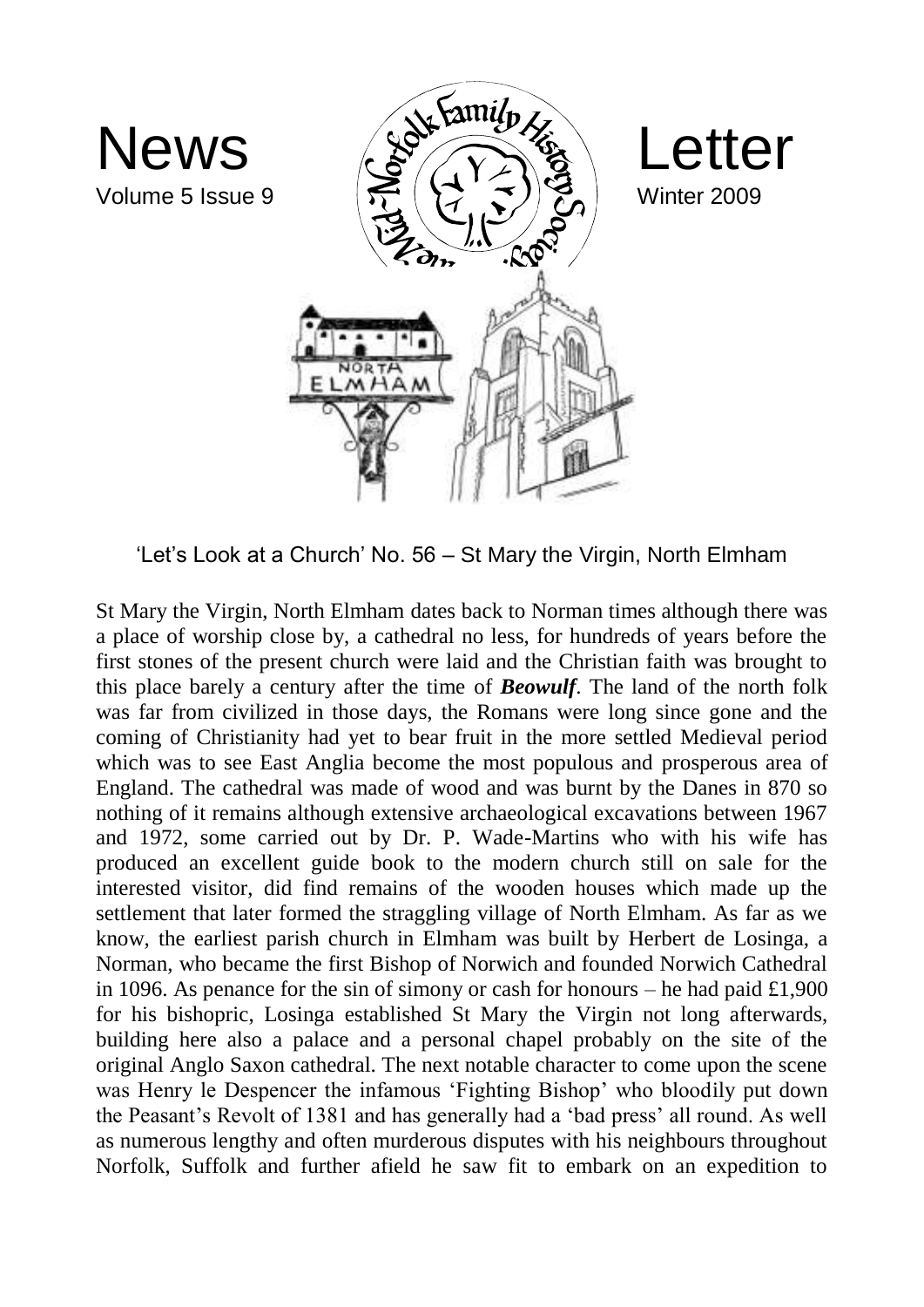Flanders which was a complete shambles and resulted in the temporary confiscation of much of his property. Such military clerics were not unknown in the Middle Ages but the common notion that battling bishops armed themselves with ecclesiastical maces to avoid technically committing the sin of shedding blood is I am afraid probably an old wives' tale. Having inherited the chapel originally built by Losinga, now depicted on the village sign and whose ruins still lie adjacent to the parish church, Despencer conceived the plan of beating ploughshares into swords in a manner of speaking and converting it into a small but highly fortified castle as a base for his non religious activities. When Bishop Despencer died in 1406, things could only get better and apart from the odd spot of iconoclasm the subsequent history of the area was rather more peaceful although there were still some bad eggs about – the record of the visitation of 1627 tells us that in the next door parish of Brisley one 'Hillary Merriment, musitian' was censured for 'fidling to young people in service tyme'. Enough excitement, the present church of St Mary the Virgin is well worth a visit, its fabric having down the ages being subject to a range of influences from Norman through to Tudor and of particular interest is the screen, reconstructed in 1882 using sections of the original  $13<sup>th</sup>$  century one which was much disfigured over the Reformation period and depicts among the many saints, all with scratched faces, a beautiful St. Cecilia holding a circlet of flowers and a rather grim St. Agnes with the sword of her martyrdom at her throat. There are also a number of entertaining bench end carvings to admire and on leaving, before examining the many interesting headstones in the rambling old burial ground now kept tidy with the help of the local sheep, look up at the fine tower which a Ladbrooke drawing of the early  $19<sup>th</sup>$ century shows once boasted a small spire taking its height up to a respectable 120ft. The large square clock face is made of what is described in the guide as 'gold aluminium' and was provided in the 1950s by an American company whose subsidiary had a depot here at the time. Truly, every age has left its mark on Elmham.

The original parish registers are held at the Norfolk Record Office (Cat. Ref. PD 209) and comprise Baptisms 1538-1942, Marriages 1538-1982, Burials 1538-1934 and Banns 1787-1960. Microform copies cover the same period except that Marriages end in 1931 and Banns in 1939. There is a printed transcript of all the earlier registers 1538-1794 while Archdeacon's and Bishop's transcripts start in 1600 and record Baptisms up to 1935, Marriages to 1837 and Burials to 1935. The 47 page Parish Chest contains a wealth of supplementary material including Churchwarden Accounts and Vouchers 1539-1950, Overseers Accounts 1629- 1836, Bastardy Bonds, Examinations and Orders 1587-1826, Settlement Certificates and Examinations 1686-1831, Removal Orders 1737-1828 and Apprenticeship Indentures 1618-1827. The above dates do have some gaps but there is a rich source of information here if your ancestor came from North Elmham.

*Roderic & Denise Woodhouse*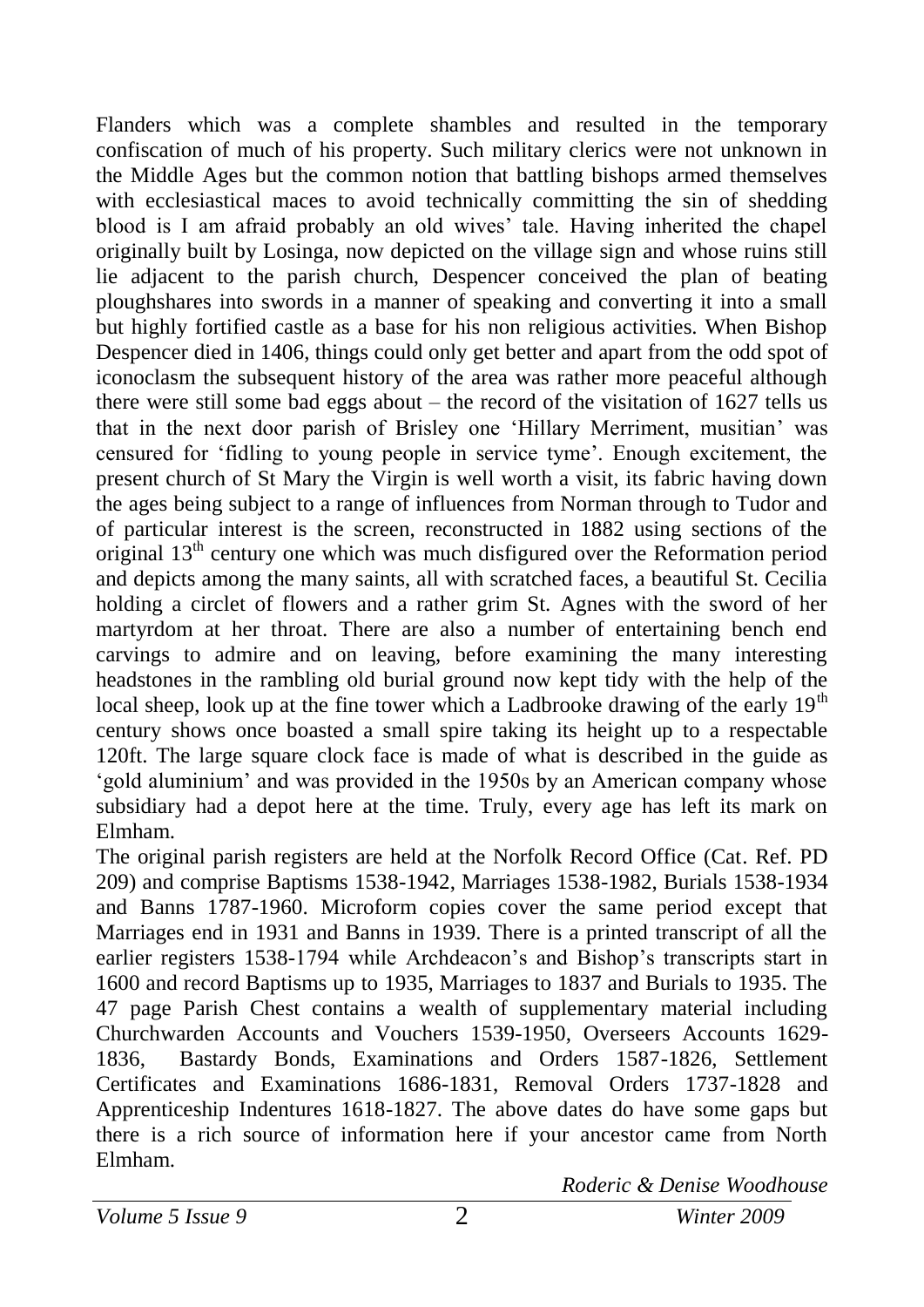#### **A few words from your Editor …**

**Hello again,** and thank you for all your contributions. This is the last Newsletter for 2009, another year gone! We have some interesting speakers arranged for next year, but if there is anything you are particularly interested in and would like to hear a talk on, please let Graham Rudd (or me, Kate) know,.

**Format for Newsletter Contributions** …. Preferably typed using Microsoft Word or Works, then please email the file to me at [Familyhis@aol.com](mailto:Familyhis@aol.com) or post it on a CD/floppy disk, to me at the address on the back of the Newsletter. Handwritten articles can also be posted to me.

#### **Deadline for inclusion in the next Newsletter ……… 17th January 2010** *Kate Easdown*

#### **CONTENTS**

| FOOD FOR THOUGHT - Nobody Goes to AGMs 4                  |  |
|-----------------------------------------------------------|--|
|                                                           |  |
|                                                           |  |
| TOM'S AGM QUIZ - To Mark The Release of the 1911 Census 5 |  |
|                                                           |  |
|                                                           |  |
|                                                           |  |
|                                                           |  |
|                                                           |  |
|                                                           |  |
|                                                           |  |
|                                                           |  |
|                                                           |  |
|                                                           |  |
|                                                           |  |
|                                                           |  |
|                                                           |  |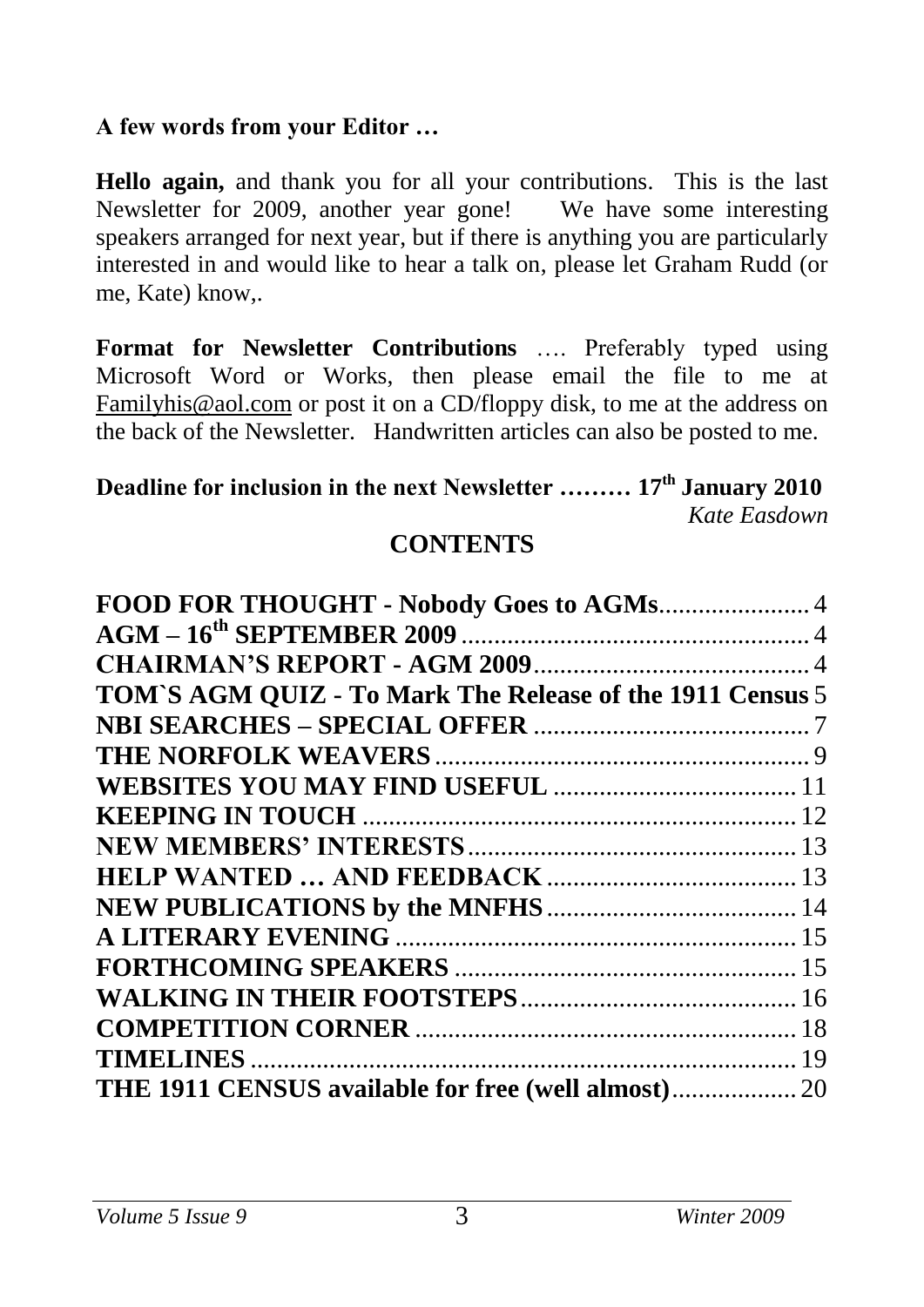#### **FOOD FOR THOUGHT - Nobody Goes to AGMs**

'Nobody goes to Annual General Meetings' (AGMs) - a sad but all to familiar attitude. This is a pity for the AGM provides an opportunity for the organisation to 'take stock' of it's achievements, or otherwise, over the past year; to review the financial position, to elect a committee for the coming year and to provide a forum whereby members may air grievances or put forward their ideas for improvement.

I suppose we are lucky, our AGM usually attracts around 25 people. However, aware of the reluctance of people to attend, over the years we have attempted to turn our AGM into a social evening with a quiz. The AGM itself has become a formality honed into a 30-minute affair but, I would like to believe, with all the essential ingredients still included.

Elsewhere in this Newsletter there should be a copy of this years quiz. Despite being multiple-choice questions, you might think the questions are hard. But it's not *Mastermind* or *Eggheads* - nobody is asked to answer questions individually it's a game with the main object of getting to know other society members and if the correct answer is arrived at in the process, so much the better.

But here's a thought: It has been suggested that despite our best endeavours to turn the AGM into a social occasion, not everyone likes quizzes. Could it be that it the thought of having to take part in a quiz that stops a larger number of people attending?

**TFG** 

### **AGM – 16th SEPTEMBER 2009**

The AGM took place on the  $16<sup>th</sup>$  September, unfortunately not many members attended. The Chairman's report follows, also a copy of Tom's quiz which followed the AGM, which Tom put a lot of work into and which everyone enjoyed. A copy of the audited Income and Expenditure Account is on page ...

#### **CHAIRMAN'S REPORT - AGM 2009**

At the last AGM I was apprehensive about the future of the Society. Our editor had just retired and we were shuffling people and jobs amongst the committee. Fortunately, I am pleased to report that my concerns were unwarranted. Kate took to the editorship like the proverbial' duck to water' and produced the Newsletter almost without any noticeable change of editorship. Denise, despite the inevitable computer problems produced the Members Interest Directory on time and to the usual format and Sue is keeping us on our toes in her new role as Society Secretary.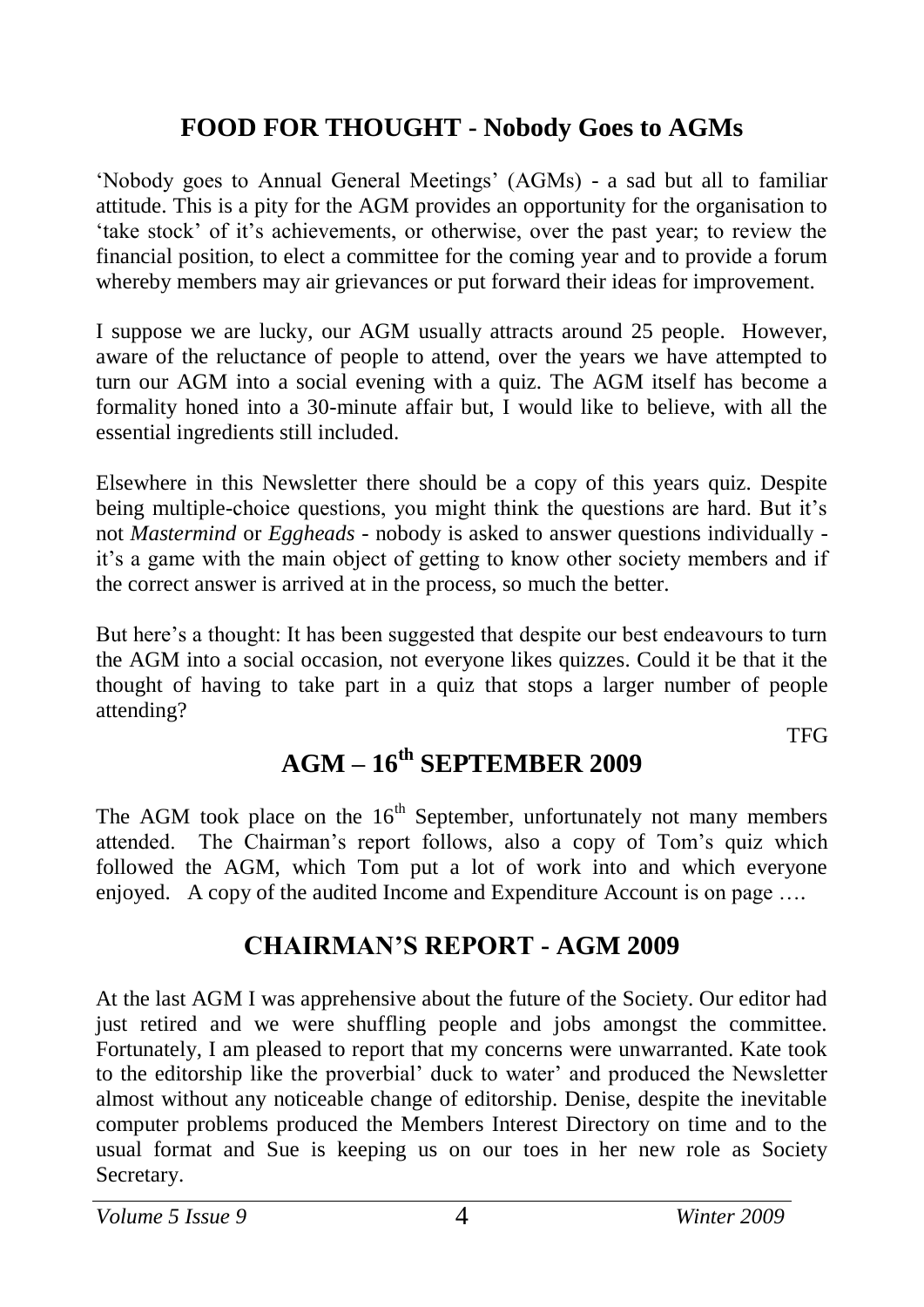Thanks to them and the Committee's old hands - Graham, Iona, Joan, John, Pat and Susan plus the unsung heroes who help with the library and other tasks behind the scenes, and of coarse the support of the membership, we have had another good year.

Paid up membership is virtually unchanged and stands at 274 (246 Individual and 28 Joint members), while Graham's well-balanced monthly programme continued to attract good audiences which (excluding the AGM) have averaged a fraction below 40 people.

I fed an error into the Burial Index database which took Barry and the Federation six months to sort which meant that this year we have increased its content hardly at all. But it continued to be popular at our stands at The Norwich Family History Fair and Gressenhall History Day where as usual we also allowed free reference to our Memorial Inscription Booklets. This year our very small team of recorders have done another six churchyards and Kate has sold an incredible 250 publications. These sales along with the commission from the on-line burial index have helped offset our expenses and despite increased costs the Society has managed to show a surplus of Income over expenditure of £273.87 for the year. This may not be a great amount but sufficient to enable us to recommend that our annual Membership inscription remains unchanged for yet another year

Tom Garland

#### **TOM`S AGM QUIZ - To Mark The Release of the 1911 Census**

01 Assuming the 100-year rule remains, how many more Censuses' will be released by 2045?

a. 3 b. 2 c. 1

02 What was the date of the 1911 Census a. 2 Mar b. 2 Apr c. 2 May

03 The census showed a population for England & Wales of 36 million. What was this in relation to the 1901 census?

a. About the same b. Increase of approx 10% c. Increase of approx 20%

04 What extra information was added to the GRO Indexes in 1911?

a. Mothers maiden name in Index of Births

b. Surname of Spouse in the Index of Marriages

c. Age at death in the Index of Deaths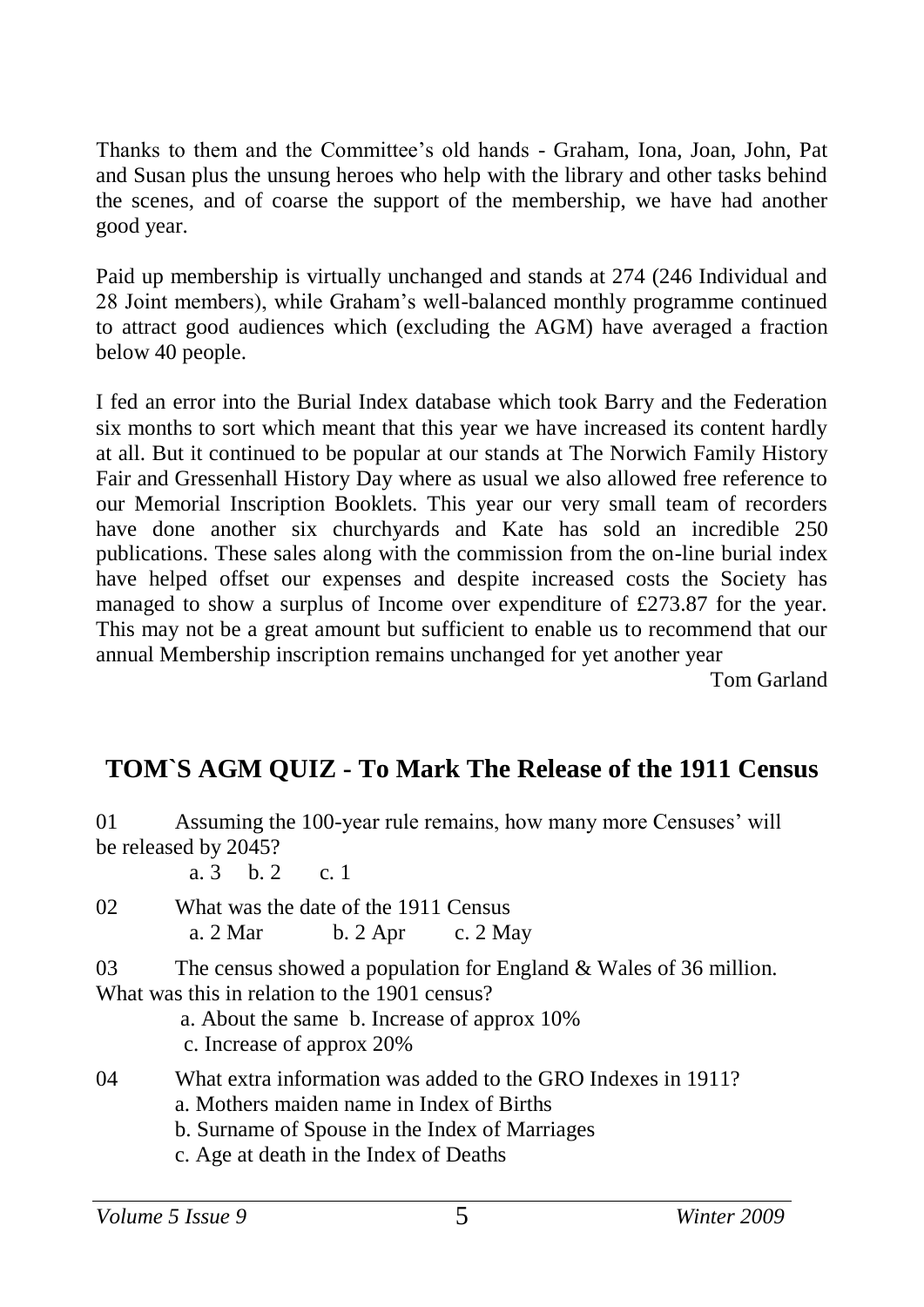05 If the rules were followed, in 1911 would a child born at 2.30 am on census night be included in the census?

a. Yes b. No

06 Who was on the throne in 1911? a. Queen Victoria b. Edward V11 c. George V

07 George V was crowned in 1911. Which country of the British Empire did he visit the same year?

a. India b. Canada c. South Africa

08 Who was George Vs Queen Consort? a. Mary b. Alice c. Alexander

09 Scott set out to reach the South Pole in 1911. He never made it in 1911 but Edmundsen did, beating him by 34 days. What was Edmundsen's nationality?

a. Swedish b. New Zealander c. Norwegian

10 How many members of Scott's expedition eventually made it to the pole but all perished on the return journey?

a. 3 b. 5 c. 7

11 The Titanic was launched in 1911. Where was she built? a. Liverpool b. Glasgow c. Belfast

12 Titanic was the second of three 'Olympic' class ships built by the White Star Line to compete in size and luxury with the Cunard Line's Lusitania and Mauritania. The Olympic engines were designed to be more efficient. Approximately how much coal did they burn over a 24-hour period?

a. 350 tonnes b. 650 tonnes c. 950 tonnes

13 Cunard's Mauritania retained the Blue Riband for the fastest crossing between Britain and the US from 1909 - 1929, which was approximately:

a.  $4\frac{1}{2}$  days b.  $5\frac{1}{2}$  days c.  $6\frac{1}{2}$  days

14 Which of the White Star Olympic class liners was still afloat when Cunard and White Star amalgamated in 1934?

a. Britannic b. Olympic c. Titanic

- 15 Which newspaper was not on sale in 1911 a. The Daily Mirror b. The Sun c. The Daily Express
- 16 MPs voted for a pay rise in 1911. Their new annual salary was to be: a. £400 b. £700 c. £1000

17 Which of the following Cadbury chocolate bars was first manufactured in 1911

a. Cadbury's Flake b. Dairy Milk c. Fruit & Nut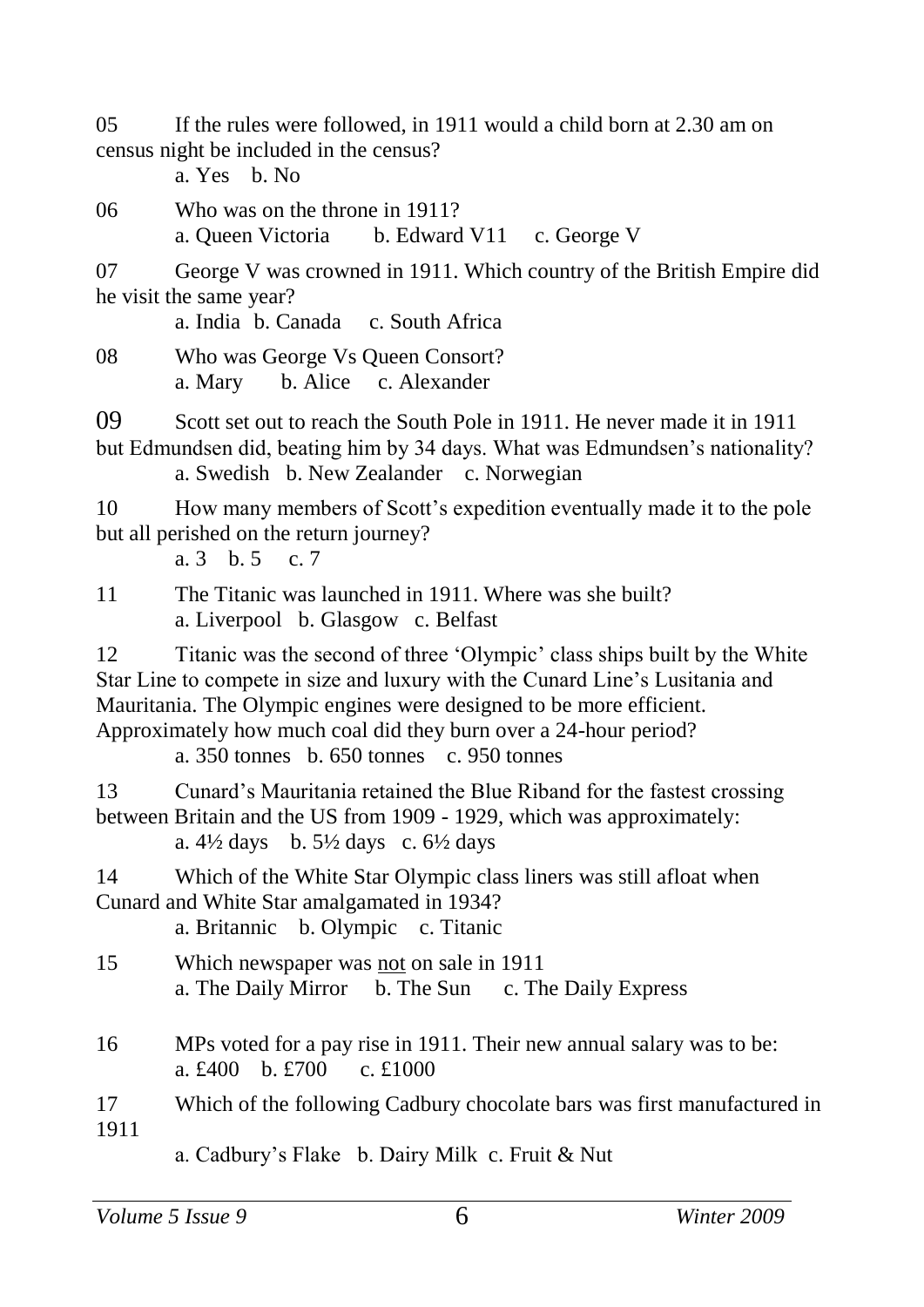- 18 What is the connection between Wilbert Awdry and 1911? a. It was the year he was born b. His first Thomas the Tank Engine story was published c. It was the year of his death
- 19 Which of the following was **not** available in 1911? a. The bicycle with speed gears and pneumatic tyres b. Mecanno construction kits c. Monopoly Board game

20 And finally - no relevance to 1911 whatsoever. When was unleaded petrol introduced into UK petrol pumps?

a. 1976 b. 1986 c. 1996

#### *Answers on page 17*

#### **NBI SEARCHES – SPECIAL OFFER**

*During the month of January 2010* National Burial Index (NBI) searches carried out by Mid-Norfolk Family History Society will be free to Society Members under the following conditions:

- Applications will be accepted by post or email but the results *will be sent to you by email.*
- Applies only to applications *received during the month of January 2010*.
- You may request searches of any number of names.
- If you want the results by letter then the normal charges will apply  $(f1$  per name for members).

Search requests to me please … [familyhis@aol.com](mailto:familyhis@aol.com) or if by letter, to my address, which you will find on the back cover of this Newsletter.

Kate Easdown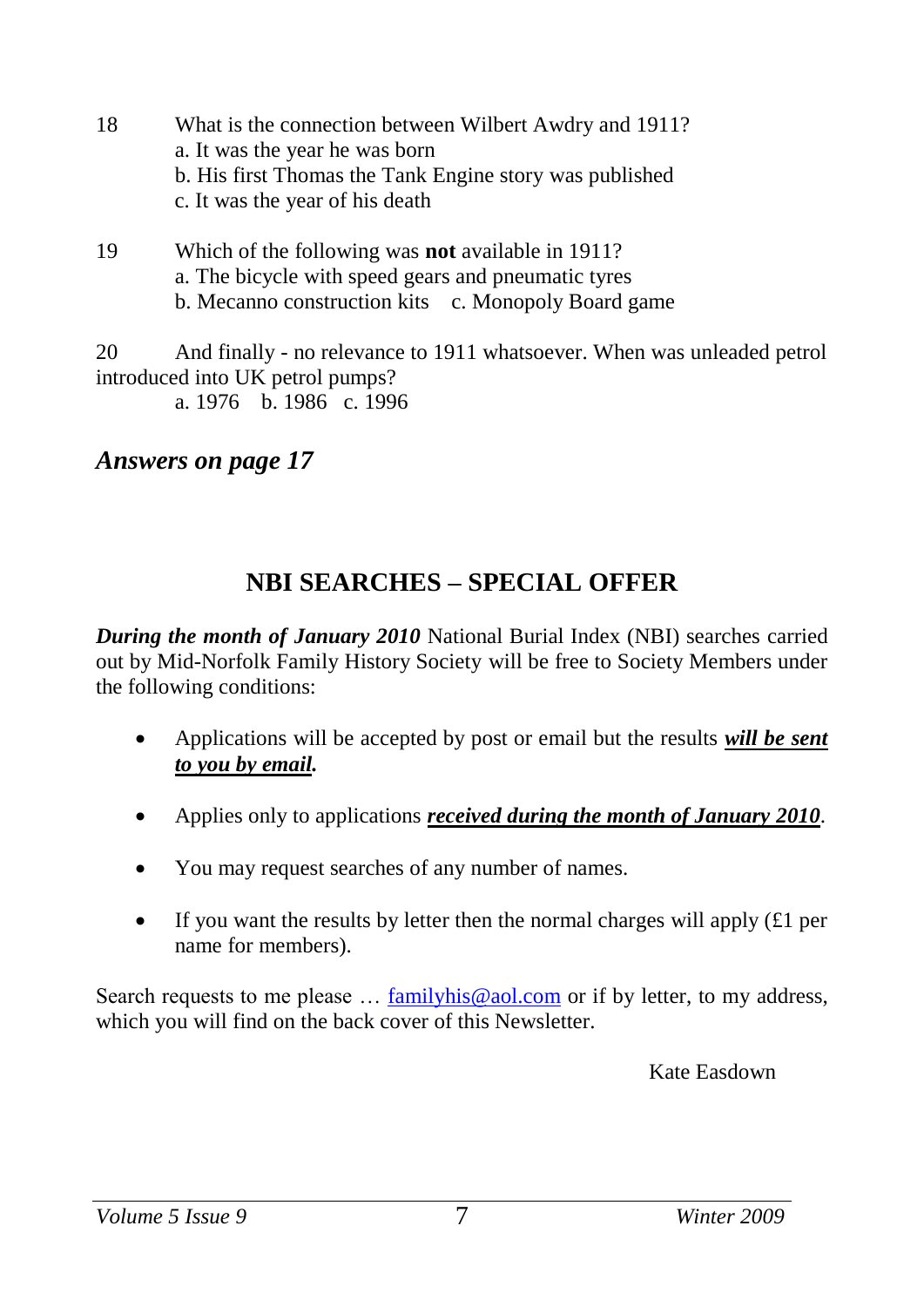| EXPENDITURE                                                                                                        |                           |            |                                  |                       |                 |                                                                |           |                      |                           |    |            |
|--------------------------------------------------------------------------------------------------------------------|---------------------------|------------|----------------------------------|-----------------------|-----------------|----------------------------------------------------------------|-----------|----------------------|---------------------------|----|------------|
|                                                                                                                    |                           | 2009/09    |                                  |                       | 2007/08         | <b>INCOME</b>                                                  |           |                      | 2008009                   |    | 2007/08    |
| <b>Newsletters (printing postage)</b><br>Less advertising reveriue                                                 | 21,389.01                 |            | £ 1,309.01                       | $\mathbf{Q}_\ell$     | 969.25          | Publication Sales<br>Subscriptions                             | £1,003.39 |                      | £2019.00                  |    | £ 2,005.00 |
| Moetings and Events<br>Less door takings                                                                           | 928 95<br>231 00<br>G2 G3 | ùΰ         | 697.95                           | 54                    | 805,29          | Less commission (to churches)<br>Less printing postage refunds |           | $E$ 27 00<br>£724.60 |                           |    |            |
| General Admin. (post, stationery etc)                                                                              |                           | üä         | 71.41                            | щ                     | 256.70          |                                                                |           | £75160               | 251.79                    | tų | 426.51     |
| FFHS Subscription and Insurance                                                                                    |                           | GГ         | 149.21                           | $\mathbf{u}$          | 128.11          | Voucher Sales                                                  |           |                      | 125.00                    |    | Ì          |
| Publicity                                                                                                          |                           | ш          | 29.86                            | $\omega$              | 30.18           | Miscellaneous Seles                                            |           |                      | 53.B4                     |    | 108.65     |
| Projects                                                                                                           |                           | 懈          | 57.03                            | $\tilde{\phantom{a}}$ | 29.16           | FFHS On-Line Commission                                        |           |                      | 387.05                    |    | 275.94     |
| Library Purchases                                                                                                  |                           | tai        | 116.69                           | $\mathbf{u}$          |                 | Donations                                                      |           |                      |                           |    |            |
| Equipment (leptop,printer,pointer,upgrade)                                                                         |                           |            |                                  |                       | 15.55<br>478.96 | <b>Bank Interest</b>                                           |           |                      | 98.15<br>45.59<br>tal Cal |    | 95.37      |
| 1911 Census Vouchers                                                                                               |                           | <b>Gal</b> | 100.00                           |                       |                 |                                                                |           |                      |                           |    |            |
| Website                                                                                                            |                           | Ğ4         | 30 00                            |                       |                 |                                                                |           |                      |                           |    |            |
| Sundries                                                                                                           |                           |            | 43.49                            | ۱u                    | 4.78            |                                                                |           |                      |                           |    |            |
| TOTAL<br>Excess income over expenditure                                                                            |                           |            | $rac{273.87}{5.2,978.52}$        | $\ddot{\bm{\omega}}$  | 499.99          |                                                                |           |                      |                           |    |            |
|                                                                                                                    |                           |            |                                  |                       | £ 3,017.94      | TOTAL                                                          |           |                      | £2,978.52                 |    | £3,017.94  |
| BALANCE AS AT 31st JULY 2009                                                                                       |                           |            |                                  |                       |                 |                                                                |           |                      |                           |    |            |
| <b>LIABILITIES</b>                                                                                                 |                           |            |                                  |                       |                 | <b>ASSETS</b>                                                  |           |                      |                           |    |            |
| Accumulated Fund                                                                                                   |                           |            |                                  |                       |                 | Cash at HSBC Bank                                              |           |                      |                           |    |            |
| Plus excess inc. over exp.<br>Balance as at 317.08                                                                 |                           |            | E 4,374.90<br>E 273.87           |                       |                 | Business Money Manager Account<br><b>Treasurer Account</b>     |           |                      | E 607.82<br>E4,231.21     |    |            |
| Balance as at 31.7.09<br>Uncleared cheques                                                                         |                           |            | 253.90<br>£ 4,648.77<br>£ 253.90 |                       |                 |                                                                |           |                      |                           |    |            |
| Cash in hand                                                                                                       |                           | w          | £ 4,902.67<br>6364<br>£ 4,839.03 |                       |                 |                                                                |           |                      | E4,839.03                 |    |            |
| I report that the about froome and Expenditure Account is in accordance with the books and records supplied to me. |                           |            |                                  |                       |                 |                                                                |           |                      |                           |    |            |
| Signal $C\lambda$ . $L$ 088                                                                                        |                           |            |                                  |                       |                 | ᡐ<br>$\circ$<br>$Dum$ $\omega - 9 -$                           |           |                      |                           |    |            |

MID NORFOLK FAMILY HISTORY SOCIETY - INCOME AND EXPENDITURE ACCOUNT FOR THE YEAR ENDED 31st JULY 2009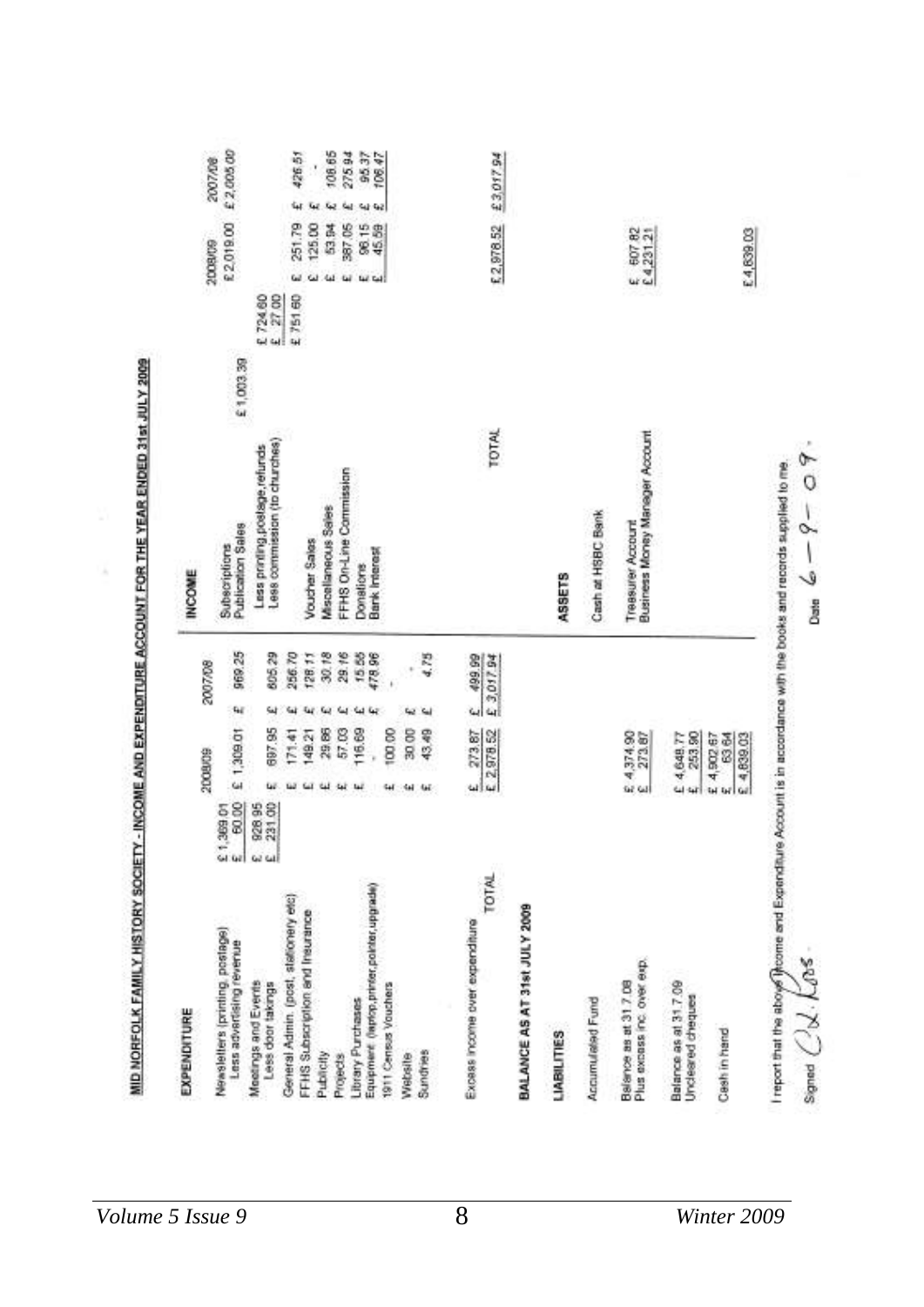#### **THE NORFOLK WEAVERS**

#### **'The Chief Seat of the Chief Manufacture of the Realm : textile production in an English provincial city**

*Synopsis of a talk by Cathy Terry, Curator of Social History, Norfolk Museums & Archaeology Service on 15th July*

This talk provides an overview of the Norwich textiles industry. It describes the complex and closely integrated group of trades which together produced desirable and distinctive cloths such as callimancos and taboretts, destined at its  $18<sup>th</sup>$  century peak for places as far flung as China, Russia, New England, Italy, Holland and Scandinavia.

Norwich is a provincial English city in which textile production is now barely a memory, and yet for hundreds of years it was the major industry in a city second in size and importance only to London. Textile money underpinned its prosperity, and a textiles oligarchy held the reins of power in local government. Today, Norwich has fine museums, civic records and buildings. However, apart from a remarkable collection of pattern books, there are surprisingly few surviving examples of cloths or garments that reflect the era of peak production. During 18<sup>th</sup> century 'Norwich Stuffs' were exported to European, Asian and American markets in huge quantities, and Norwich was acknowledged as the major manufacturer of 'stuffs', (worsted and worsted mix cloths).

Traces of this activity remain in the Norwich townscape. We can see from the few surviving weavers' garrets and modest workshops in which the crafts were practiced, that cloth production was pre-industrial in scale and nature. At the same time, the evidence from the impressive merchant houses, monuments, churches and civic building suggests that the profits it generated were substantial. To understand how Norwich succeeded at a time when other mighty textile cities failed we examine the versatility and ingenuity of the various trades involved in cloth making over the previous four or five hundred years.

The wealthy and powerful medieval city gradually developed a number of different textiles specialities, including dornix weaving, linen, knitted stockings and Turkey work, as well as woollens and worsteds. Lying at the centre of a rich agricultural area, it had a famous market as well as excellent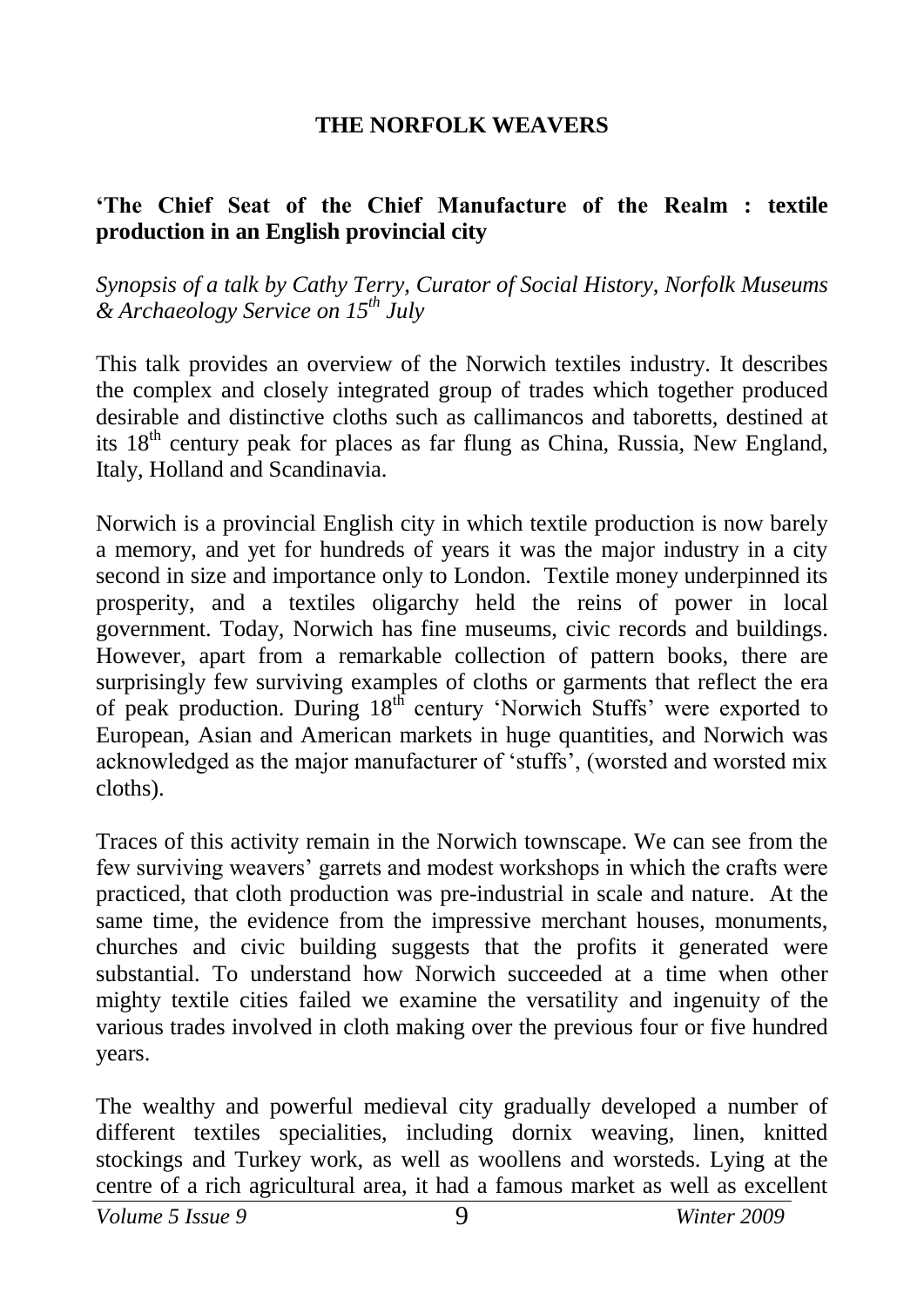trading connections to London and across the North Sea. Add to this the combined expertise of many generations of immigrant settlers, collectively known as 'The Strangers'. Flemish, Dutch, Walloon and French Huguenots, who brought their various distinctive cloth-making traditions to add to the range already produced. During the  $17<sup>th</sup>$  century, Norwich became known for the resulting 'New Draperies': light-weight, colourful cloths, using worsted or worsted mix yarns, typically featuring pre-dyed yarn, inventive patterning and hot-pressed finishing.

Capitalising on tried and tested methods, the merchant-manufacturers of the  $18<sup>th</sup>$  century took advantage of consumers' spending power and demand for fashionable clothing among the gentry classes. They sent their goods not only to London for distribution, but all over the world, carefully cultivating foreign clients and using their own agents to market their wares. Details of this process are gleaned from looking at the museum's collection of pattern books which detail the various cloths 'sent' in despatch books. These record a huge trade in the most popular cloths: camlets, callimancos, satins and taboretts, much of it shipped via the port of Great Yarmouth to Rotterdam, the Baltic and Scandinavia.

A picture emerges of merchant-manufacturers who were true masters of the arts of weaving, but also astute businessmen and able administrators, coordinating the many different craftsmen's input into the finished piece of cloth, assembling complicated orders ready for shipping, and arranging credit and insurance. Around thirty such individuals can be traced at the end of the  $18<sup>th</sup>$ century in Norwich and some of these made immense fortunes. Nonetheless, there were a few bankruptcies: direct export left manufacturers hostage to fortune as wars, alliances, trade treaties and rivals came and went.

Ultimately Norwich was not well placed to compete with more industrialised textile production of the north and north-west of England, steadily losing ground to competitors in the later  $18<sup>th</sup>$  and early  $19<sup>th</sup>$  centuries. Worsted cloth was less fashionable, and worsted weavers hit hard times. Enterprising manufacturers turning to new types of fashion markets, including the famed Norwich shawls and to mourning cloths in the struggle to survive, but many manufacturers went out of business and there was widespread distress among the remaining weavers. When shawls fell from fashion in the 1870s the remaining textiles production dropped dramatically, leaving only a small amount of power-woven silk weaving, crapes and lower cost horse-hair fabrics used for furniture and linings.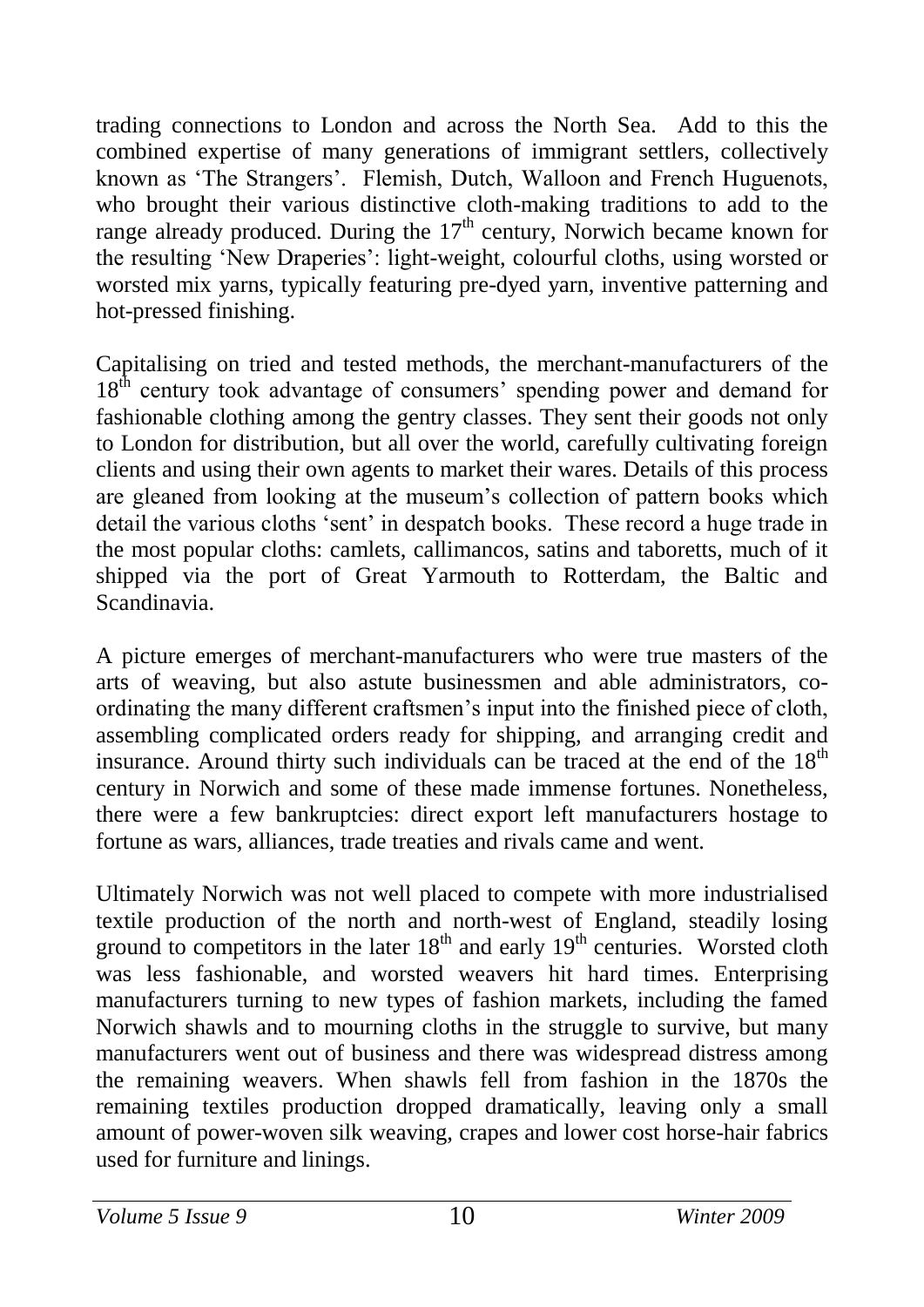Today only a handful of Norwich citizens remember textiles production in the city at first hand. However, there is keen interest in this aspect of the city's heritage since a significant proportion of Norwich residents have share a folk memory of weaving family forbears. Furthermore, a vibrant new textile culture is seen in enthusiastic support for textiles exhibition, research and study initiatives, artist involvement and civic commemoration. One of the most exciting opportunities is the prospect of discovering Norwich-made fabrics still in use or in collections elsewhere in the world, and particular thanks are due to our Scandinavian collaborators for being the first to help us rediscover wonderful examples of surviving garments in Norway and Sweden.

#### **WEBSITES YOU MAY FIND USEFUL**

Using Wikipedia (on the internet) it is possible to identify the following which may be of use to you in your family history research, adding more data to that that you already have:-

a) Events that happened in a given year. Just search for the year in question and it will come up with some of the historical events of that year

b) Ascertain the weekday of any event (baptisms, marriages etc) where you have a date. Search for the year, as above. At the top of the entry it will show the weekday the year started with and also whether it was a Julian or Gregorian year. If you click on 'year starting on a Monday' or whichever day is applicable, it will provide you with a calendar for that year, enabling you to put a weekday to any date you have in that particular year.

Sue Harris

*We have been advised of this website by the FFHS*

#### BRITISH CONVICTS TRANSPORTATION REGISTERS DATABASE

The State Library of Queensland has just re-released the British Convict Transportation Registers Database (over 123,000 convicts sent to Australia between 1787 and 1867).

The original underlying software has been changed as it did not cope adequately with the amount of traffic experienced - the new system is much better equipped to cope with demand.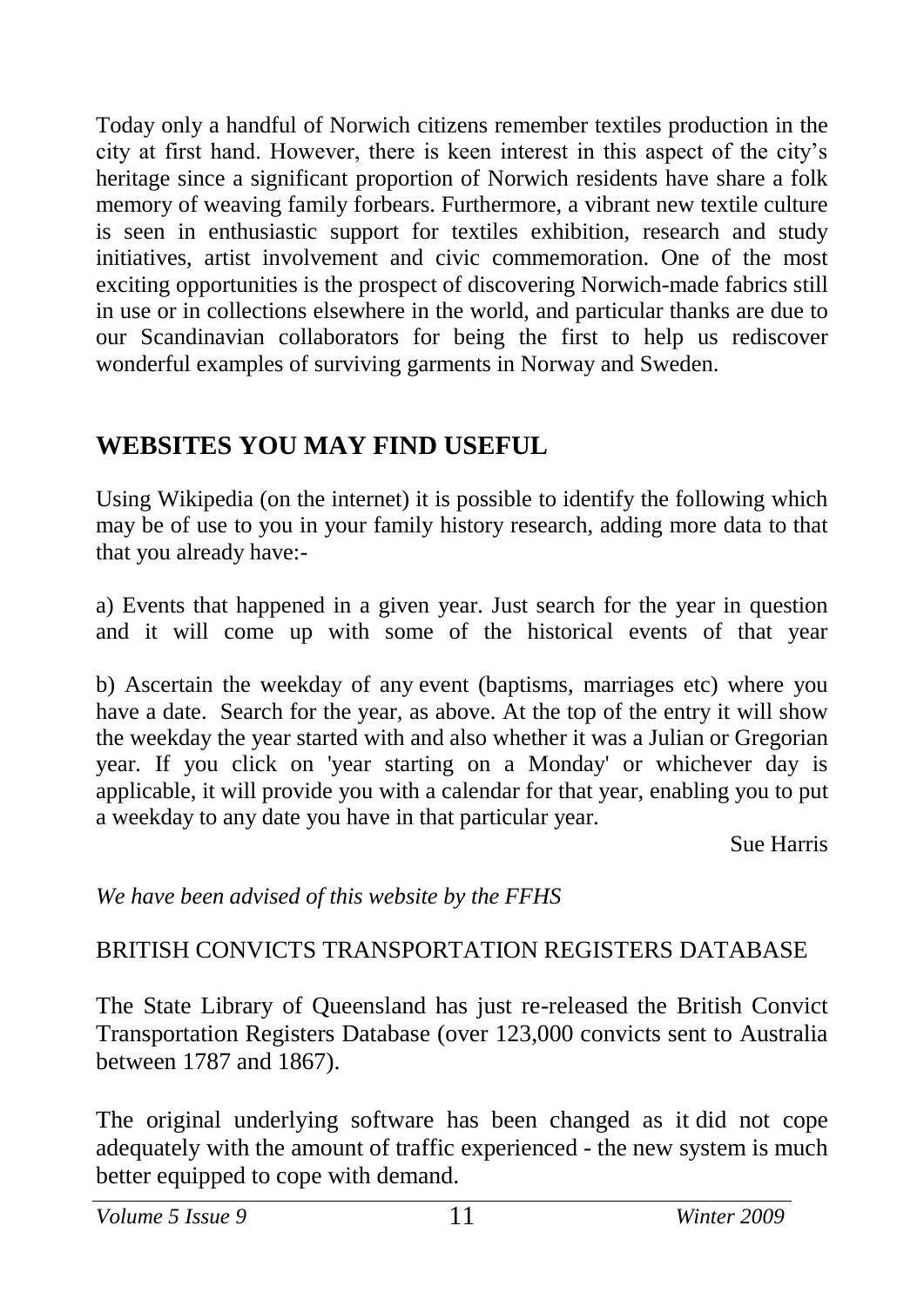A new feature of the database is the ability for researchers to post comments on a chosen convict's record. This comment field is a great way for researchers to share their notes on a convict's life.

<http://www.slq.qld.gov.au/info/fh/convicts>

To write a comment simply find your convict on the database, click on the link under "Don't have a login?" and then signup for a "One Search Guest" account.

Example of a comment written:

"Thomas Dowse was born in Hackney, London in 1809. In 1824, at the age of 15 he was convicted at the Old Bailey for theft and sentenced to death, which was later commuted to transportation for life. He spent the next few years onboard English hulks (the Bellerophon and the Euryalus) awaiting transportation. In January 1828 he arrived in New South Wales onboard the convict transport Florentia. After receiving his pardon he made his way to Moreton Bay . Between 1862 and 1869 he became Town of Clerk of Brisbane . Thomas died on 9 November 1885 and is buried in Toowong Cemetery .

Dates of conviction are continuing to be added to each record - this will be an ongoing project.

### **KEEPING IN TOUCH**

Joan Allson, the Membership Secretary for the Society, keeps an up to date record of Members' contact details.

If you are unable to contact another member, either write to or email Joan, details on the back cover, and she will be able to help.

If any member changes his/her address or email please let Joan know. This will ensure you receive your magazine and e-bulletin. Thankyou.

Kate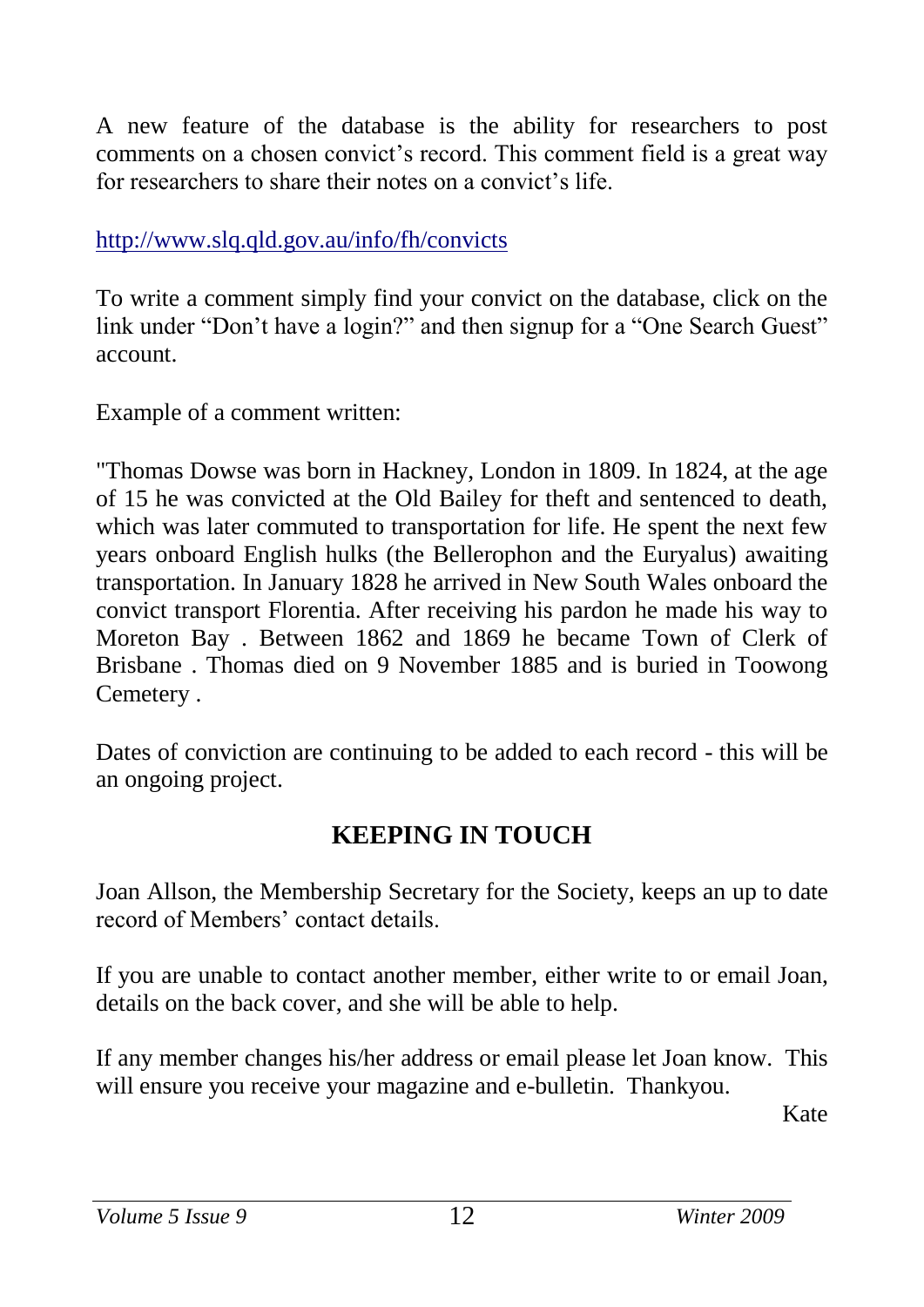#### **NEW MEMBERS' INTERESTS**

|                                  | Member 711 – Mr P Cxxxxxx, , ------, ------, ------, |                       |
|----------------------------------|------------------------------------------------------|-----------------------|
| $---(a)$ -----                   |                                                      |                       |
| <b>CUSHING</b>                   | Hardingham NFK                                       | $16^{th} - 19^{th}$ C |
| OSBORN/OSBORNE                   | Hingham NFK                                          | $16^{th} - 19^{th}$ C |
| <b>ALLWOOD</b>                   | Shipdham NFK                                         | $16^{th} - 19^{th}$ C |
| <b>EDGE</b>                      | All                                                  | $16^{th} - 19^{th}$ C |
| <b>CLIVE</b>                     | A11                                                  | $16^{th} - 19^{th}$ C |
| $- - - - - - -$<br>------@------ | Member 712 – Mrs J Sxxxxx, ------, ------, ------,   |                       |
| BROCK/BROOK                      | Ashwicken/Dunhams NFK                                | $1700 - 1800$         |
| <b>COCK/CORK</b>                 | Necton/Tittleshall NFK                               | $1650 - 1780$         |
| <b>RICHES</b>                    | Necton/Tittleshall NFK                               | $1650 - 1800$         |
| <b>WEAS(Z)ENHAM</b>              | <b>NFK</b>                                           | $1650 - 1800$         |
| <b>WALPOLE</b>                   | N & E NFK                                            | $1650 - 1800$         |

#### **HELP WANTED … AND FEEDBACK**

**BEECH HOUSE GRESSENHALL** … In the Autumn Newsletter Heather Young asked for help …. she is researching someone who died in 1934 in/at Beech Hill Gressenhall. Was this the workhouse? Also can anyone suggest which newspaper would have reported the BMD and obituaries for the Gressenhall/Shipdham areas in 1934.

Joy Lodey has written …. in reply to Heather's query. In 1913 it was decided that, to avoid stigma, the word 'workhouse' should no longer be used on the birth certificates of babies born in a workhouse, or the death certificates of those who died there. Instead the 'institution' could use an alternative name and address. Thus the Mitford and Launditch Union Workhouse, Gressenhall, became 'Beech Hill House' (no doubt because of its beeches at the front, but mis-spelled on an old photograph of the building as 'Be**a**ch Hill House'). Soon afterwards it was shortened to 'Beech Hill', but nowadays it is "Beech House". Heather might be amused to know that many years ago I interviewed a gentleman who told me "I always tell people I was born in the biggest house in Gressenhall!", and of course he was quite right!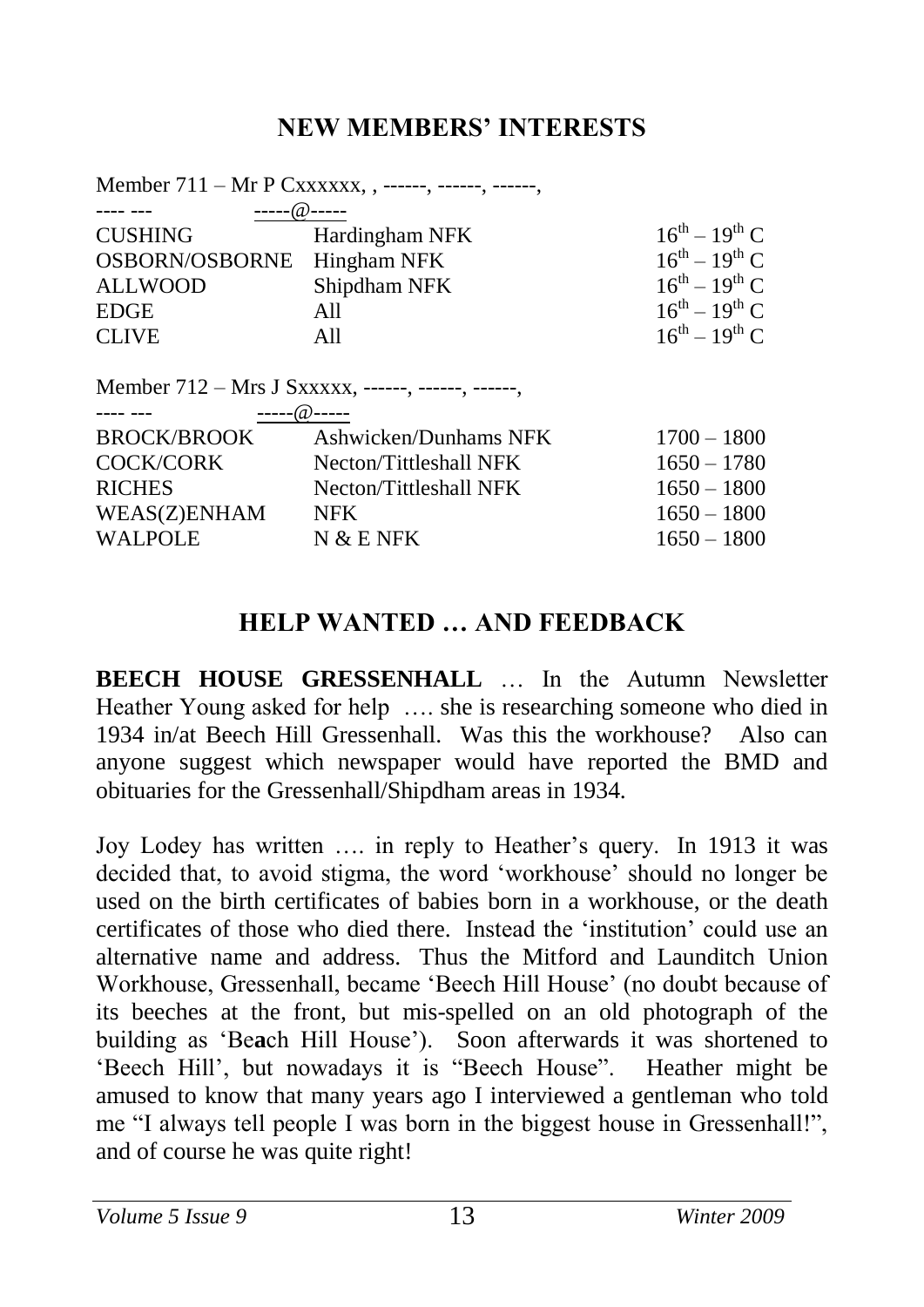Jennifer Purple suggests the Lynn News and Advertiser or perhaps a Norwich paper as Gressenhall is nearer to Norwich than King's Lynn.

For more information on Gressenhall Workhouse/Museum of Norfolk Life you can google Gressenhall Norfolk Workhouse.

**LONDON ANCESTORS –** whilst searching for the cemeteries of her London ancestors, Debra Cozens came across an interesting site, [www.deceasedonline.com,](http://www.deceasedonline.com/) she believes they are trying to put burial and cremation records online for the capital, which beats trying to find them!

Do you have any questions other members may be able to help with? If so please contact Kate by email or letter (address on back page).

#### **NEW PUBLICATIONS by the MNFHS**



# *NOW AVAILABLE*

# TWO

NEW MI BOOKS THIS MONTH

#### **SALLE**

#### **ALDERFORD & ATTLEBRIDGE** (combined)

£2.60 each (plus 70p postage)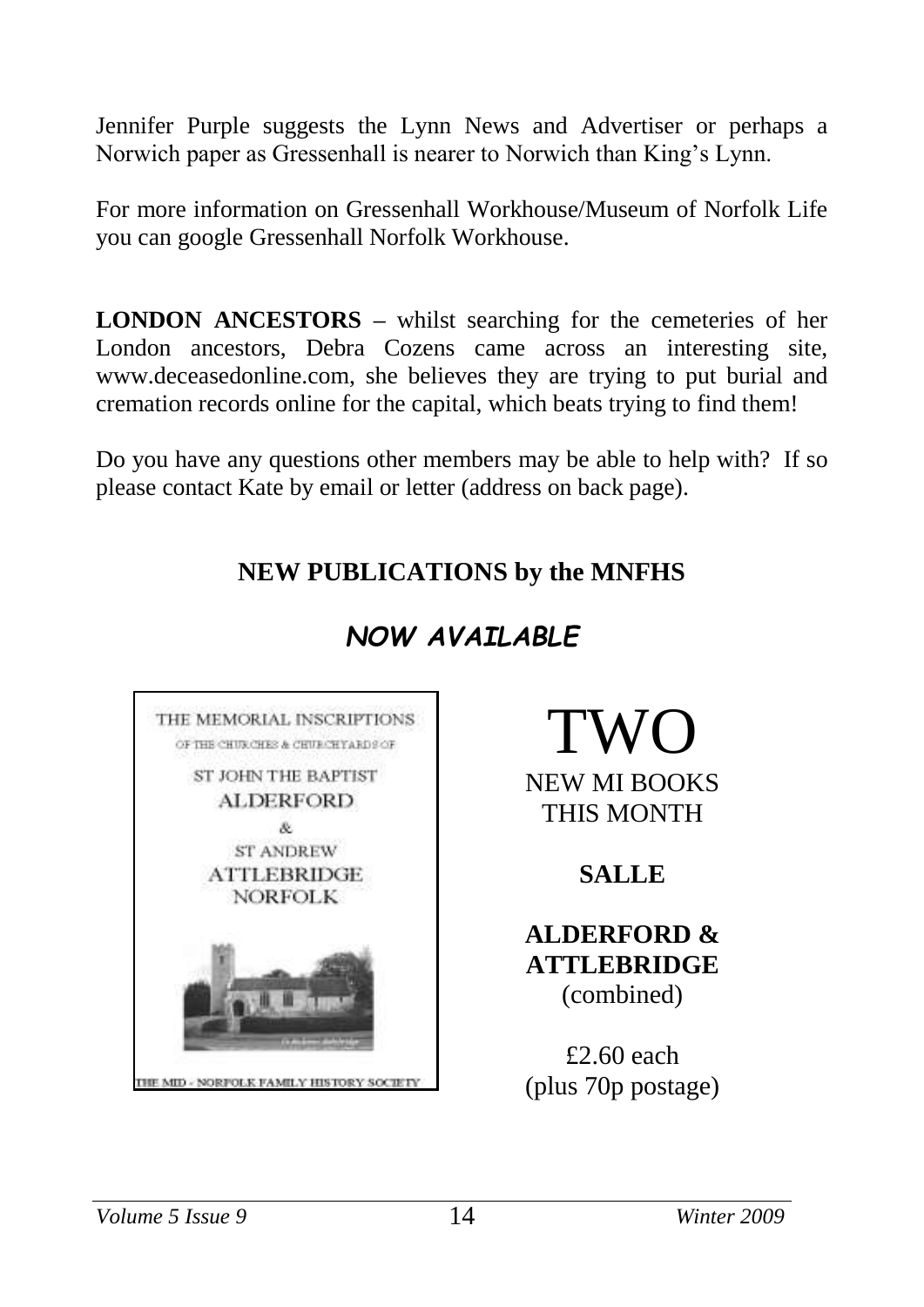#### **A LITERARY EVENING**

At the end of July, we went to Jarrold's in Norwich for the launch of *Tracing Your East Anglian Ancestors* by Norfolk genealogist Gill Blanchard who is also one of our members. In an exclusive quote for the newsletter Gill said 'East Anglia has every thing for Family Historians including, in Norfolk, one of the best collections of records to be found in the country. Historically, we have had wealth, riots and produced people who have changed the world.' Ms Blanchard who is a professional family historian gave a stimulating and informative introduction to her book which although aimed primarily at those interested in East Anglian ancestors has much to offer the general reader with an interest in genealogy and is of use both to the beginner and the more experienced researcher.

One interesting point that came up during the talk was how a greater knowledge of the history and geography of a given area could provide an insight into the life circumstances of an ancestor and perhaps explain why their life followed the course it did.

The book covers the four counties of Cambridgeshire, Essex, Norfolk and Suffolk and introduces us to topics as wide ranging as crime and conflict, migration, religion and the coming of the railways. Of particular value is the introductory chapter which deals with East Anglian archives and how we can use them in our research and the book ends with a substantial directory of resources to be found in our area.

*Roderic & Denise Woodhouse*

*Tracing Your East Anglian Ancestors: A Guide for Family Historians* by Gill Blanchard is published by Pen & Sword Books at £12.99.

#### **FORTHCOMING SPEAKERS**

| $20th$ January  | A Gypsy in the Family (Geoff Lee)                    |
|-----------------|------------------------------------------------------|
| $17th$ February | Friendly Societies in Norfolk (Dan Weinbren)         |
| $17th$ March    | Using Old Maps for Family History (Andrew<br>McNair) |
| $21st$ April    | Tracking that Elusive Ancestor – Migration (Colin    |
|                 | Chapman)                                             |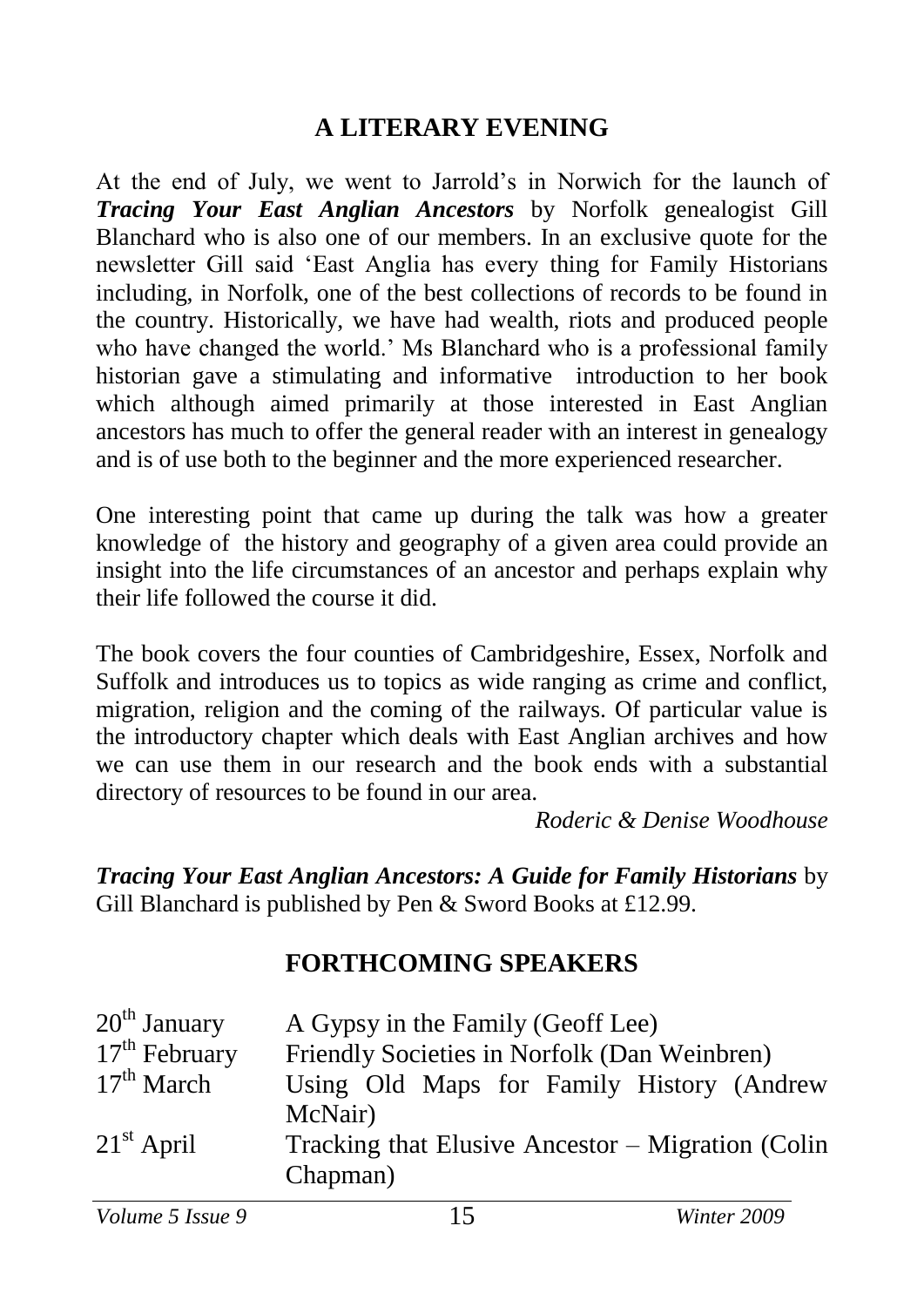#### **WALKING IN THEIR FOOTSTEPS**

When travelling to other parts of the country, and here in Norfolk, Tina and I like to combine sitting down at a reader/computer with some open air exercise. If possible we like to have a 2 or 3 days in the area spending at least 1 whole day in the local record office and another day walking in the district where our ancestors lived and worked, photographing relevant sites to illustrate our records. We find that this gives us more of idea of the family background and to some extent their lives there.

In April this year we visited Buckinghamshire where some of my husband's family lived in the late  $18<sup>th</sup>$  and early  $19<sup>th</sup>$  century. We set off early on the Tuesday morning arriving in Aylesbury in good time and had the rest of the day in Aylesbury Record Office, where we found a few more pieces of the puzzle before heading off to our B&B just outside Buckingham.

The next day we spent most of the day on a very pretty walk in the area, then doing a bit more exploring in the car, photographing the local churches and scenery to put a bit of background to our research.

On our final day we explored more of the area on the way back to Aylesbury for some more research in the Archive Centre followed by a trip to High and West Wycombe where my husband's ancestors lived. West Wycombe has an interesting looking church, which was unfortunately locked, on the top of a very steep hill, but we found the grave of a possible family member so the climb was worth it! We then travelled home tired but pleased to have added a bit more to our knowledge of the family history.

A few tips if you are thinking of going to Aylesbury RO: **Do book** a reader (there are not a huge number and when we went it was very busy); try to go on a **Tuesday** as the local FHS have a member there who will help you to access their extensive computerised records and are very helpful. Finally, we can recommend a very good B&B.

Following on from our visit to Aylesbury, closer to home here in Norfolk, having accumulated a fair amount of data about our families, we try to have one weekend a month out-and-about photographing the churches/schools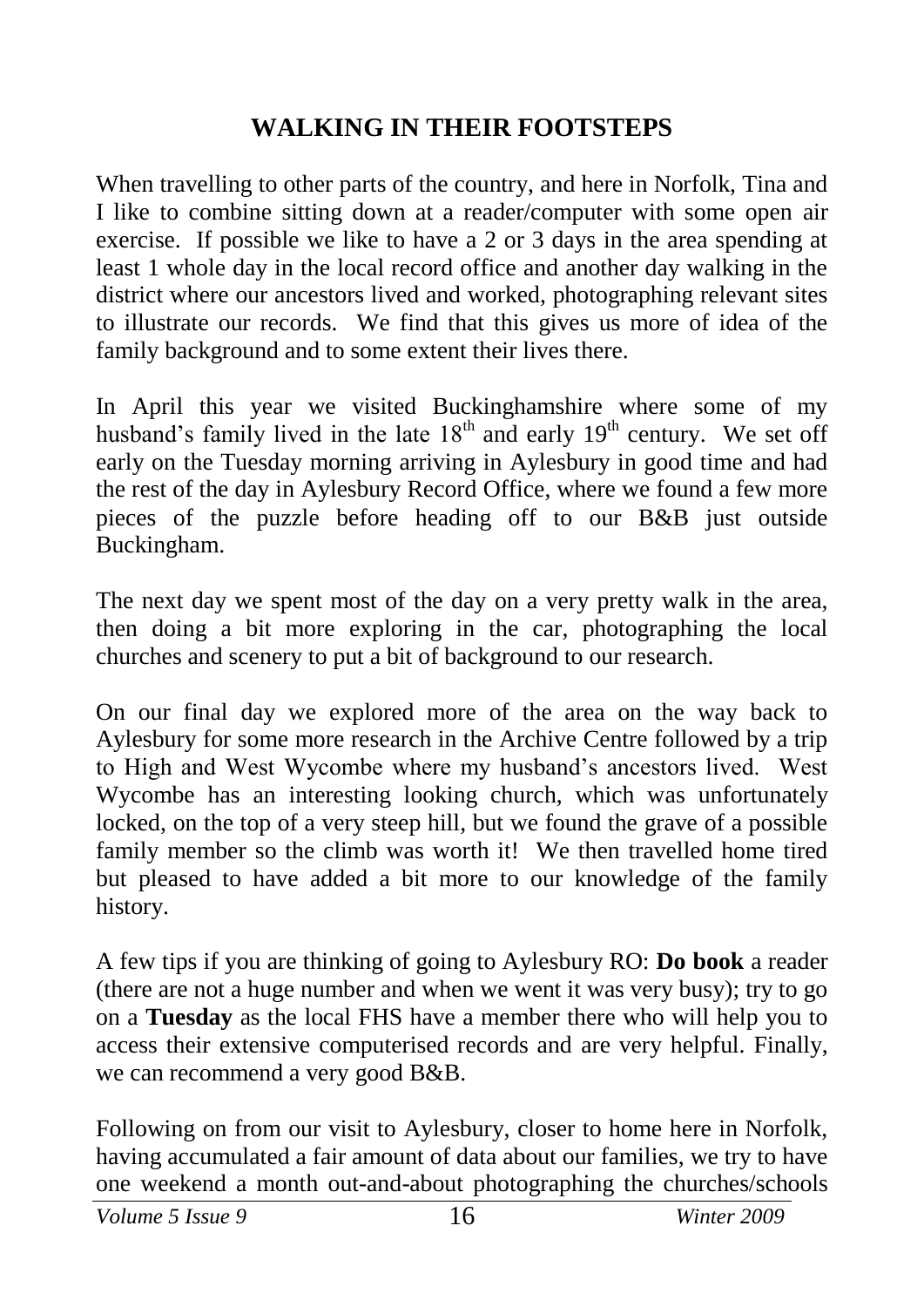etc where our ancestors lived and were baptised, married or buried and walking some of the local footpaths to try to see more closely the area in which they lived and worked (we have found the EDP walks useful).

Our most recent excursion was to Frettenham, Hainford and Stratton Strawless where my mother's family lived for a time and she and her brothers and sister were baptised.

We had a good walk, ate our sandwiches and then went on to photograph the churches and school. Unfortunately Frettenham and Hainford churches were locked so we could only view the outside, but we had a good look around the churchyard at Frettenham although Hainford graveyard is away from the present church, near to the site of an earlier one. Stratton Strawless however was open and was featuring an exhibition of the Marsham family who have lived at the Hall since the  $18<sup>th</sup>$  century, two of whom were High Sheriffs of Norfolk, and to one of the family we have a slight connection (or maybe more!).

Back at home with photos uploaded to the computer I am now able to create a 'potted' biography of the relevant ancestor(s) featuring the churches with some notes about the parish taken from Kelly's Directory of Norfolk to illustrate my files of the families' past.

Researchers with some experience will probably realise that I have reached a bit of a 'blockage' in my research, so am using my time to embellish my findings instead! But it is good fun and helps to put our family history in context.

Rosemary Fern (Mid-Norfolk Family History Society Member)

*TOM'S QUIZ ANSWERS: 1c, 2b, 3b, 4a, 5b, 6a, 7a, 8a, 9a, 10b, 11c, 12b, 13b, 14b, 15b, 16a, 17a, 18a, 19 c, 20b.* 

 $\sim\sim\sim\sim\sim$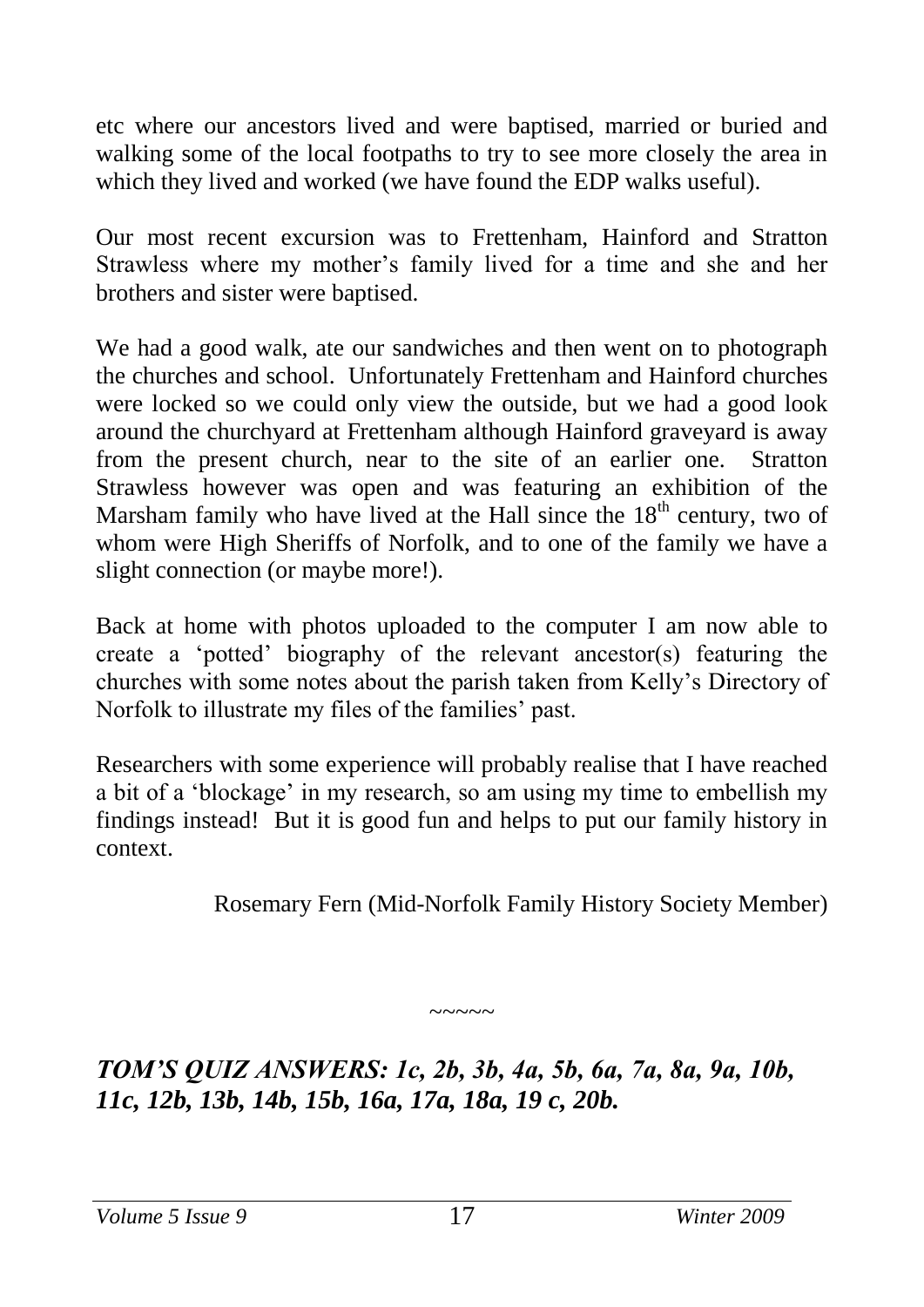#### **COMPETITION CORNER**

Thank you to all who entered the competition – the winner this time was Doreen Vickerage from Dereham. Doreen wins a book of her choice from the Society's publication list.

As usual Tom Garland has put the answer to the Autumn question in verse, he is getting very good at this and perhaps he deserves a prize as well !!!

> *My prose may not be good but my maths is sound. There used to be 240 pence to the pound. A Guinea was 21 shillings and added, makes 2.6.1 But, deducting the 24 pence in a florin was not so easily done. I used to say 'Four from one - don't go, so its 4 from 11' Then the rest was easy and the answer's 237*

The question for the Winter Competition is .................

#### *Who was Queen Victoria's father?*

Answers to Kate please by  $17<sup>th</sup>$  January 2010 ... either

*email* [\(familyhis@aol.com\)](mailto:familyhis@aol.com) or *post* (address on back cover of this Newsletter), or *bring* your answers to the meeting on  $20<sup>th</sup>$  January and hand them to Sue when you sign in.

Correct answers will be put into a bag and drawn at the January meeting.

There is one prize, which is the winner's choice of any one of the Society publications, including postage, which will be sent to the winner's address.

Open to members only. One entry per member. Please include your membership number with your entry.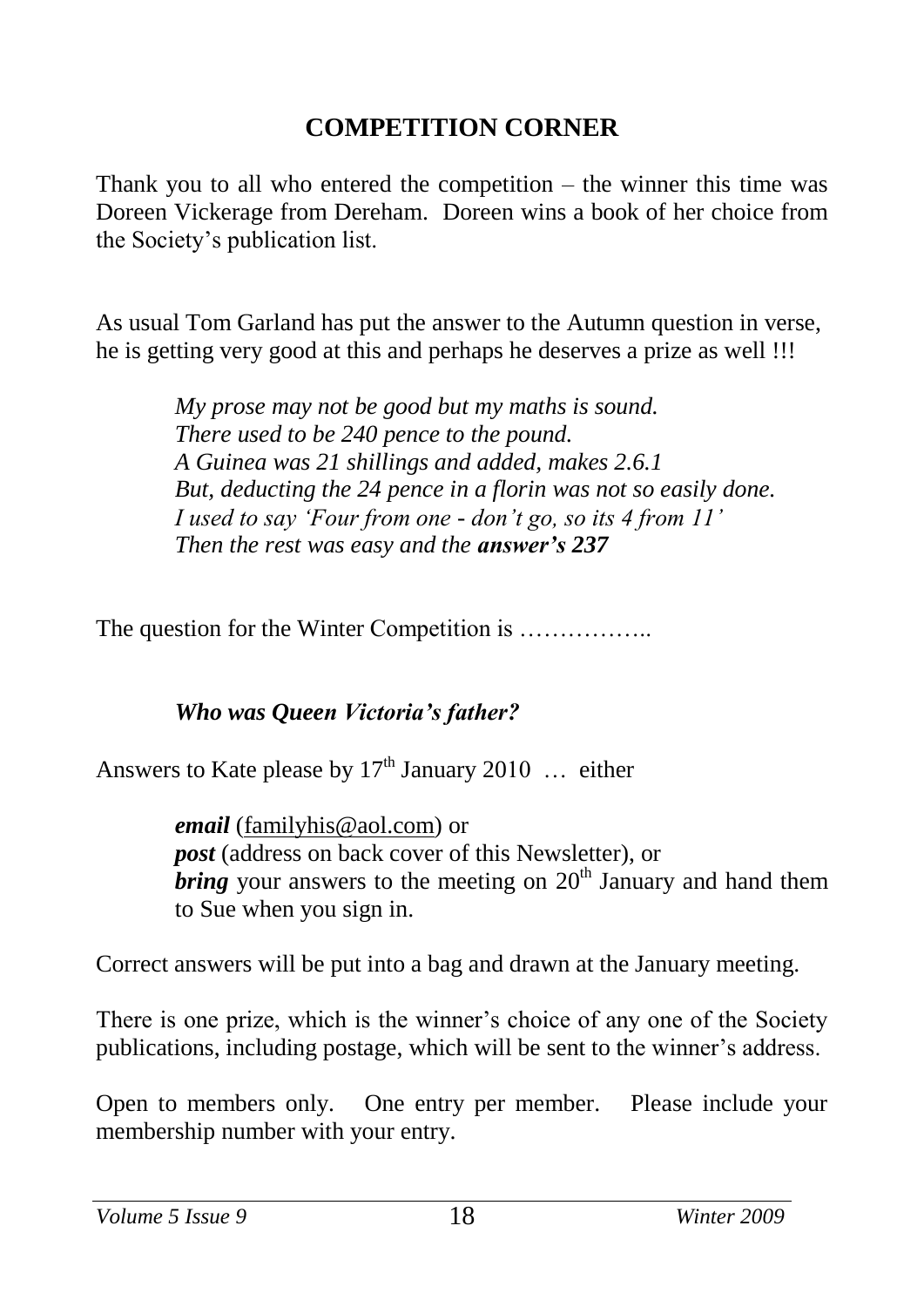#### **TIMELINES**

1881 First Boer War – Transvaal independence recognised; flogging abolished in Army and Royal Navy

1882 Married Women's Property Act gives married women the same rights over their property as unmarried women

1884 Fabian Society founded in London

1886 Shop Hours Regulation Act attempted to regulate the hours of work for children and young persons in shops to under 74 per week

1887 Queen Victoria's Golden Jubilee

1891 First telephone link between London and Paris

1894 Local Government Act passed (start of civil parish councils, etc); picture postcards introduced in Britain

1895 Factory and Workshop Act amends previous acts regarding sanitary provisions, safety, employment of children, holidays and accidents NAD made some industrial diseases caused by lead, phosphorus, arsenic and anthrax made notifiable for the first time

1897 Workmen's Compensation Act; employers liable for insurance of workforce; Queen Victoria's Diamond Jubilee

1899-1902 Second Boer War

1900 First transmission of human speech by radio waves

1901 Queen Victoria dies; Edward VII becomes king (1901-1910); denunciation of concentration camps by British in Boer War; Britain's first submarine launched.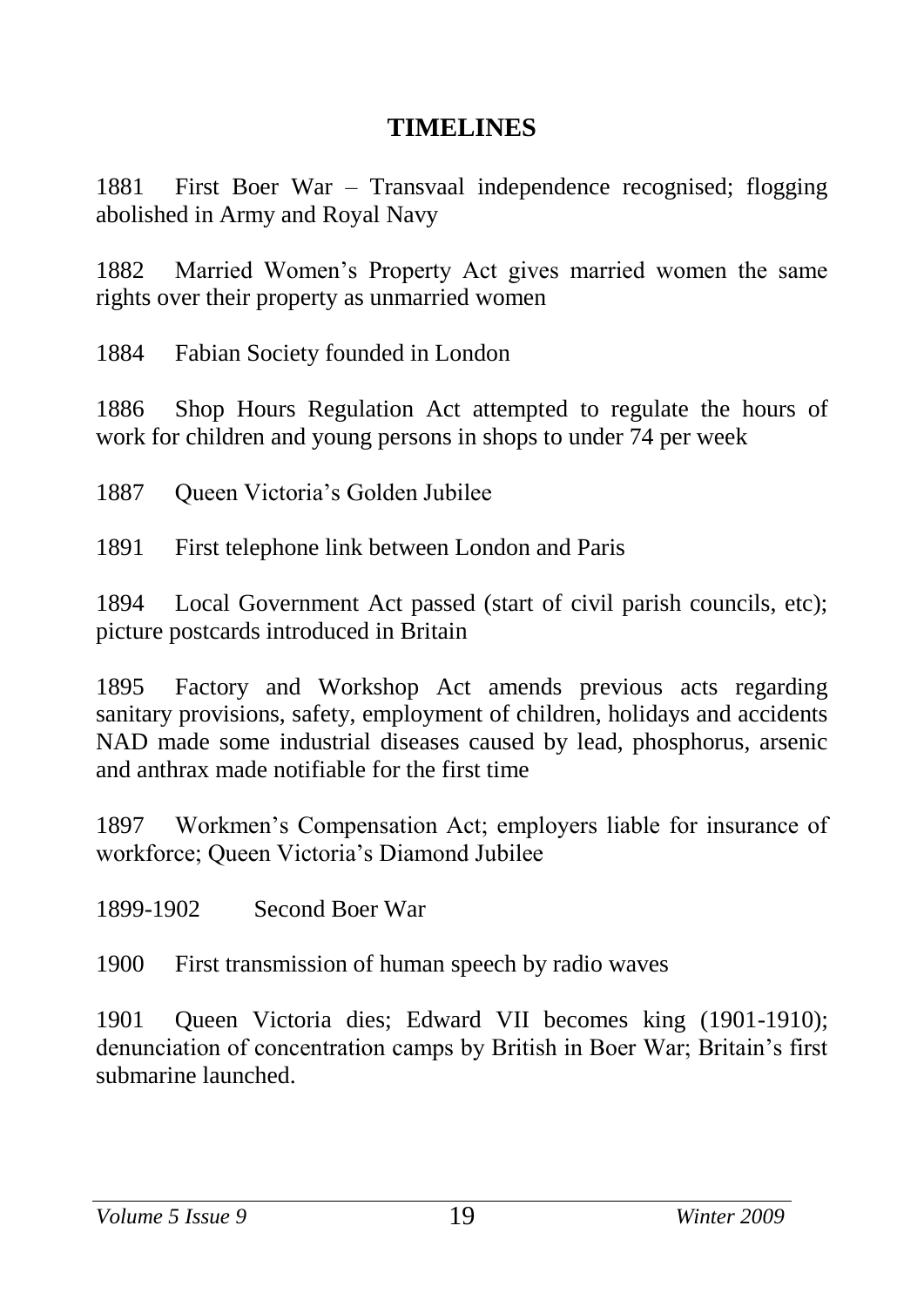#### *In the porch of Lambeth Parish Church*

To the memory of William Bacon of the Salt Office gent. who was killed by thunder and lightening at his window on July 12 1787 aged 34 years.

> *By touch ethereal in a moment slain He felt the power of death but not the pain Swift as the lightening glanced his spirit flew And bade this rough tempestuous world adieu Short was his passage to that peaceful shore Where storms annoy and danger threates no more*

#### **THE 1911 CENSUS available for free (well almost)**

Tom has been investigating the availability of the 1911 census and has come up with the following:

As part of the National Archives commitment to broadening the availability of its records they are funding free access to the 1911 Census at seven Archive Services in England and Wales. One happens to be The Norfolk Record Office. Access is free but printouts cost 50p each. Two terminals are set aside for 1911 Census research. You don't have to book but you are limited to 30 minutes per session so to get the most out of your visit make sure you do as much research as possible at home before your visit.

Latest update ….. The Norfolk Record Office (NRO) FREE units are being used up fast and are unlikely to last until the end of the year. So if you want to use the free access get down there fast. However, an article in Family Tree suggests that of the seven places given the free access two have used up their credits and The National Archive (TNA) are going to give free access for three months to their Documentsonline website instead.

Findmypast will be allowing unlimited access to the 1911 Census to subscribers from October. The subscription is £39.95 for 6 months or £59.95 for a year, this is for the 1911 census only and it can be combined with the usual subscription for all other records, please see the website for more information.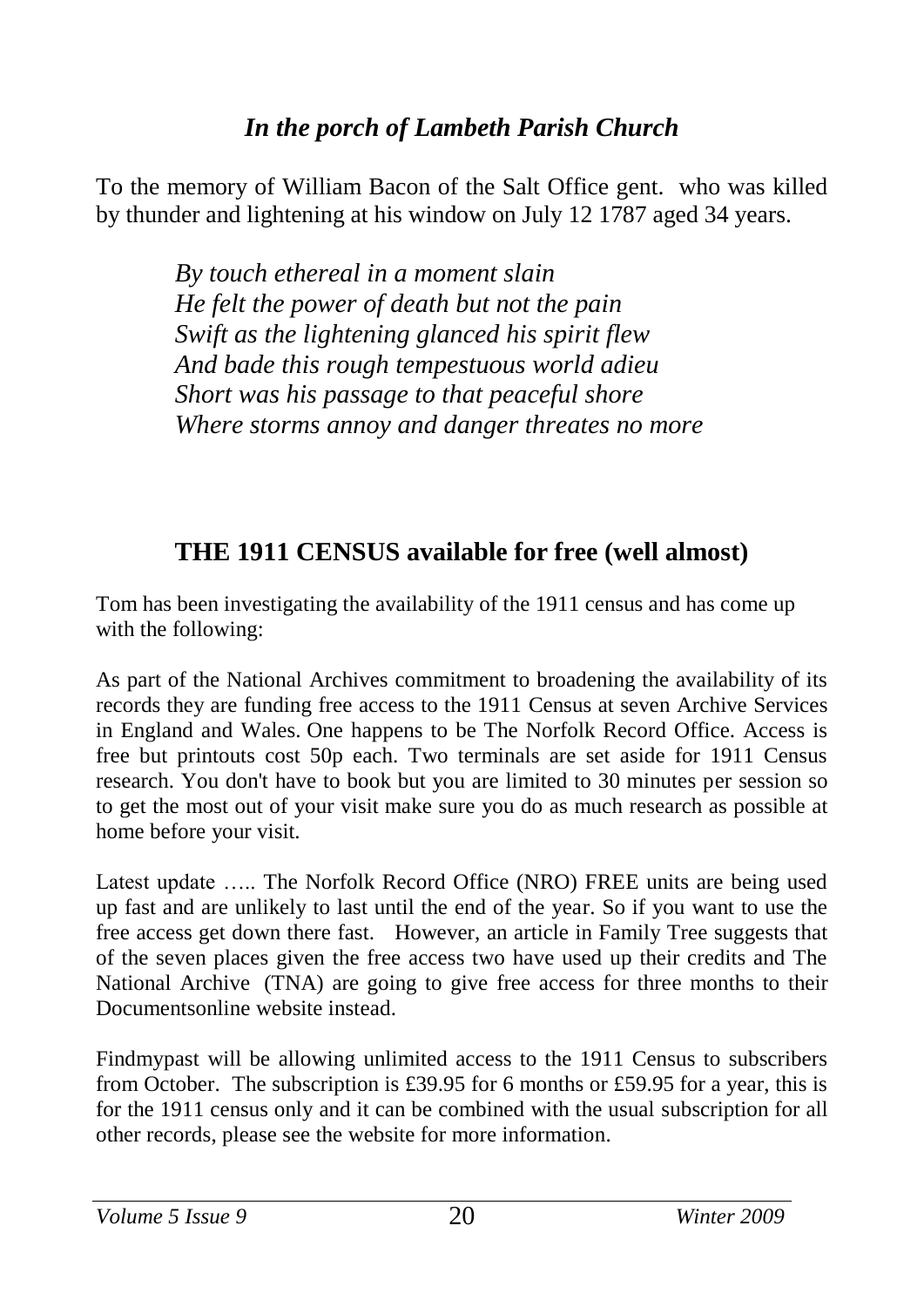

*Please be aware that any contract or agreement made between members and members or researchers/ advertisers is on their own terms, and is therefore not the responsibility of the Society. However, we would like to know of any problems encountered and may cease accepting advertising.*

# **NORFOLK RESEARCH**

Parish Records and Census Searches £5 per hour Send S A E for details to: W Hepburn, 11 Preston Avenue, Wymondham, Norfolk NR18 9JE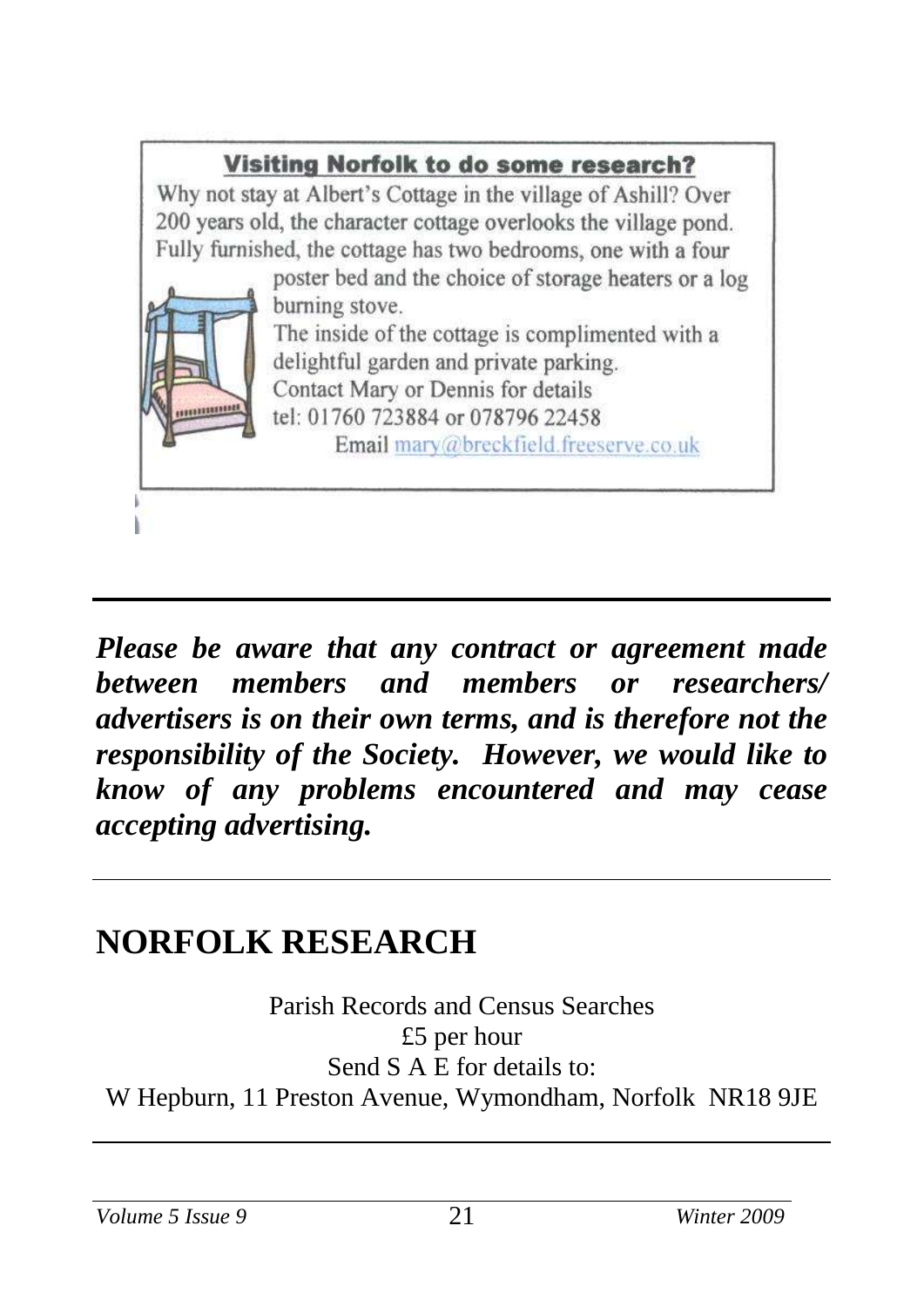

Lamify History Linders

Genealogy Research





#### Family History Finders **The Old Barn, Church Farm, Old Fakenham Road Attlebridge, Norfolk NR9 5ST**

#### **01603 261717**

You may be researching your ancestors and would like some guidance on starting your quest or you may need help to find the next generation.

Family History Finders offers facilities, courses and a helping hand in your ancestral trail, as well as access to the major websites.

From £5.00 per hour use the centre to do your own research with a helping hand on site. Discover your family tree, house history or take a genealogy course from the dedicated centre in Attlebridge, Norfolk.

Whichever path you choose, Family History Finders offers a wide range of services tailored to suit individual needs and budgets.

We can help you find the sources to search the past.

#### [www.familyhistoryfinders.co.uk](http://www.familyhistoryfinders.co.uk/)

E-mail: information@familyhistoryfinders.co.uk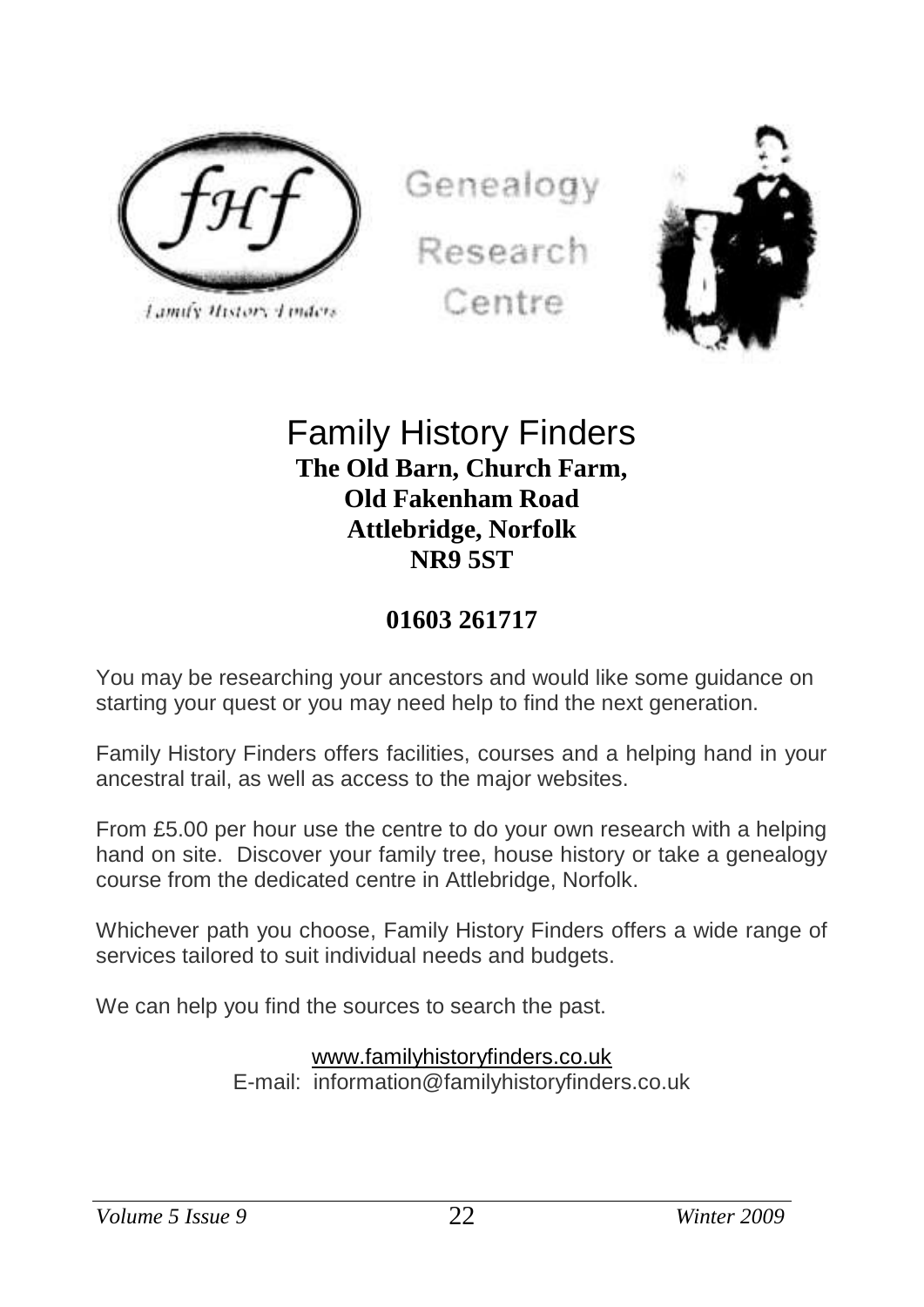# **Tracing Your Family Tree? Norfolk**

**Suffolk, Cambridgeshire, Essex and Lincolnshire**

# **Professional Researcher**

# **Gill Blanchard BA, MA Post. Grad. Cert. Ed (PCE)**

# **Record Office and Freelance since 1992**

## **Family History Courses available**

**84 Rupert Street Norwich, Norfolk NR2 2AT**

**Tel: 01603 633232**

**[gblanchard@pastsearch.co.uk](mailto:gblanchard@pastsearch.co.uk) [www.pastsearch.co.uk](http://www.pastsearch.co.uk/)**

**I am a qualified historian and researcher providing a full range of services including: Compiling Family Trees, Writing Your Family History, Local History, House History & Photography**